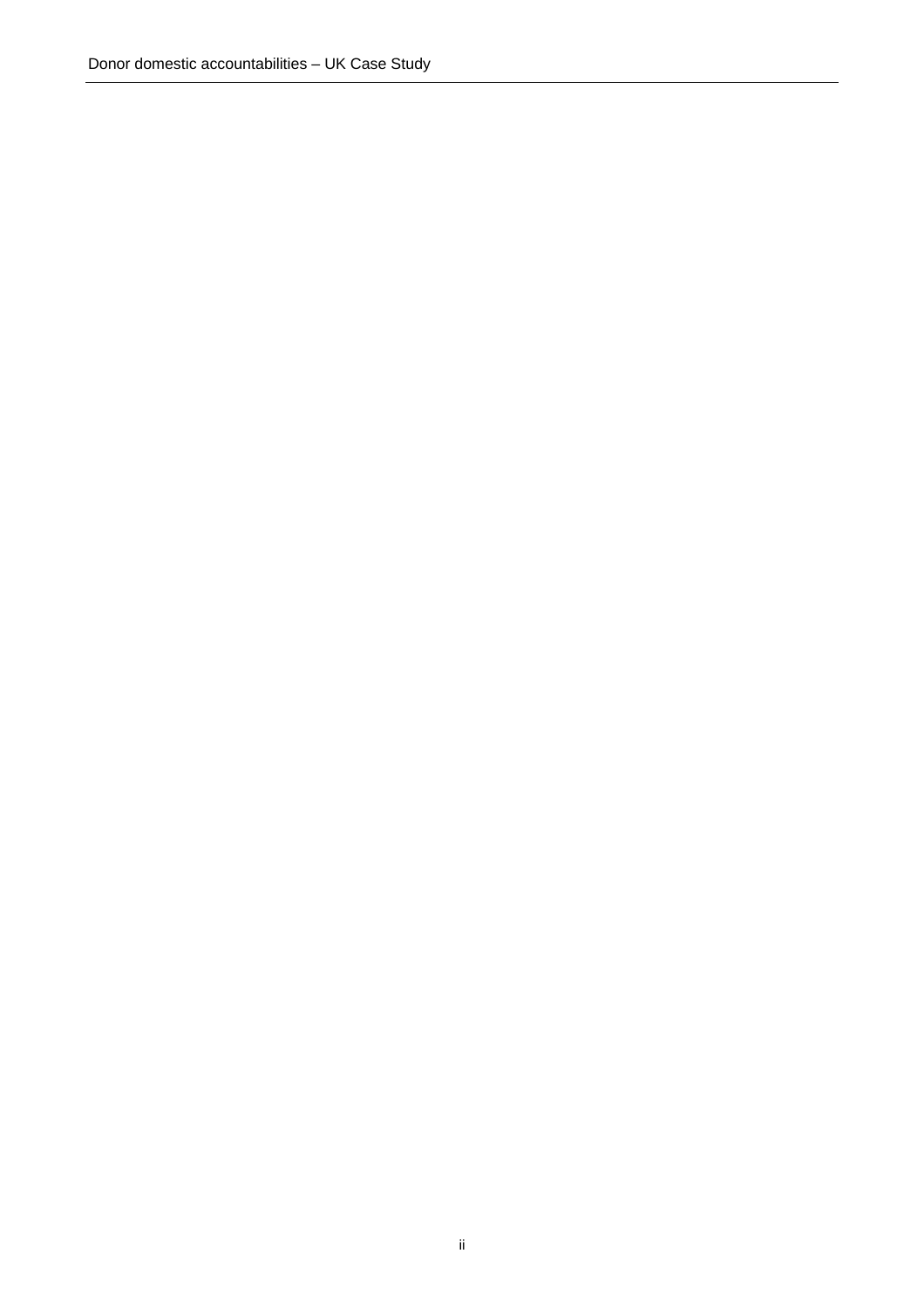# **Contents**

| 1.                                                                                     |                                                                                  |  |
|----------------------------------------------------------------------------------------|----------------------------------------------------------------------------------|--|
| 2.                                                                                     |                                                                                  |  |
|                                                                                        |                                                                                  |  |
|                                                                                        | The Environment for UK Development Assistance: From Supportive to Questioning3   |  |
| 3.                                                                                     |                                                                                  |  |
|                                                                                        |                                                                                  |  |
|                                                                                        |                                                                                  |  |
|                                                                                        |                                                                                  |  |
|                                                                                        |                                                                                  |  |
|                                                                                        |                                                                                  |  |
|                                                                                        |                                                                                  |  |
|                                                                                        |                                                                                  |  |
| 4. From Domestic Demands for Accountability to Enhanced Development Effectiveness?  13 |                                                                                  |  |
|                                                                                        |                                                                                  |  |
|                                                                                        |                                                                                  |  |
|                                                                                        |                                                                                  |  |
|                                                                                        |                                                                                  |  |
| 5.                                                                                     |                                                                                  |  |
|                                                                                        |                                                                                  |  |
|                                                                                        | Balancing Accountabilities through a focus on Results: Potential and Pitfalls 18 |  |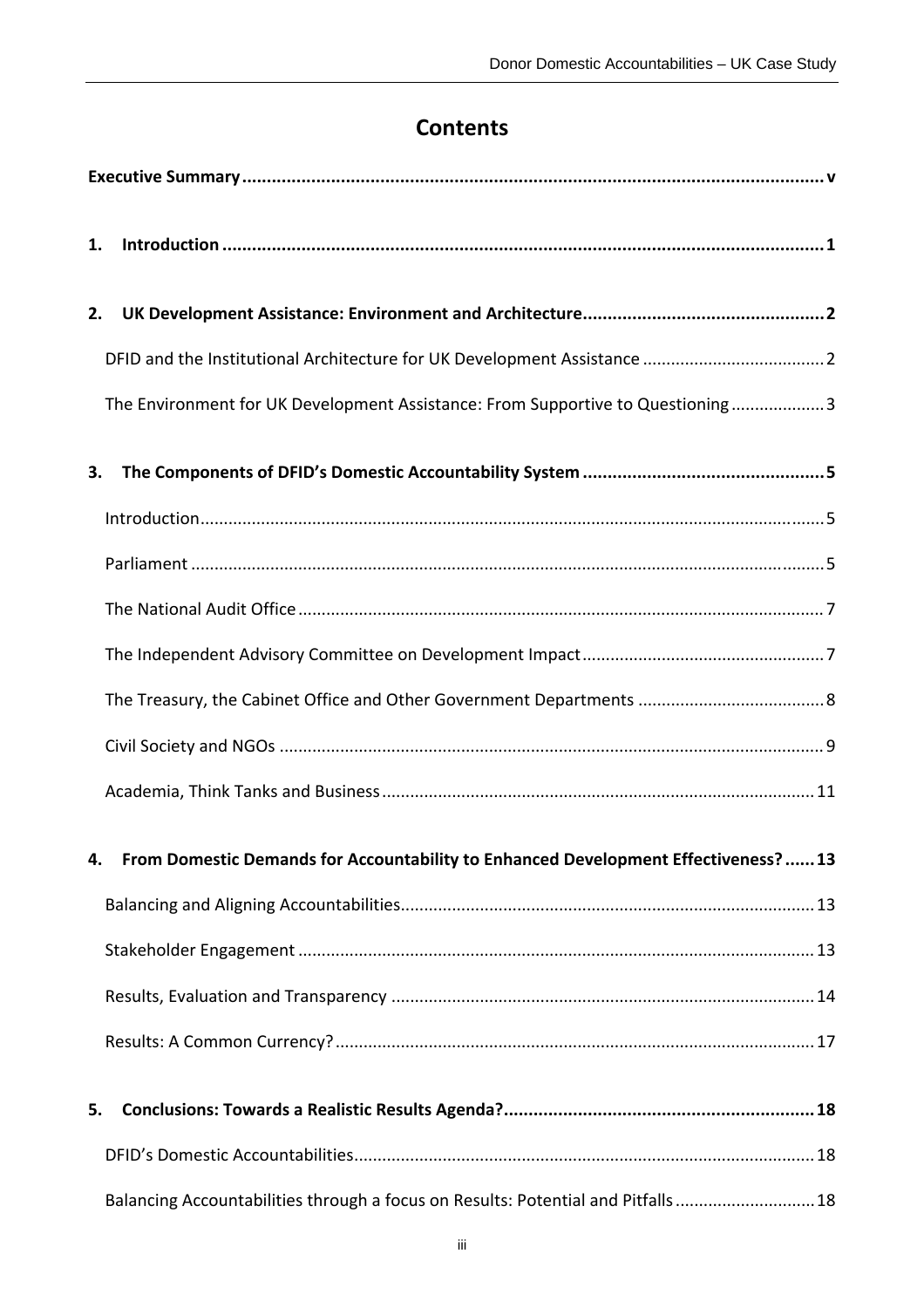| <b>List of Acronyms</b> |                                                                                                        |  |  |
|-------------------------|--------------------------------------------------------------------------------------------------------|--|--|
| <b>AFD</b>              | Agence Française de Développement                                                                      |  |  |
| <b>BOND</b>             | <b>British Overseas NGOs for Development</b>                                                           |  |  |
| <b>DFID</b>             | Department for International Development                                                               |  |  |
| <b>IACDI</b>            | Independent Advisory Committee on Development Impact                                                   |  |  |
| <b>IATI</b>             | International Aid Transparency Initiative                                                              |  |  |
| IDC                     | International Development Committee (Parliament)                                                       |  |  |
| <b>IMF</b>              | <b>International Monetary Fund</b>                                                                     |  |  |
| <b>IRG</b>              | Institute for Research and Debate on Governance                                                        |  |  |
| <b>MDGs</b>             | Millennium Development Goals                                                                           |  |  |
| <b>NAO</b>              | <b>National Audit Office</b>                                                                           |  |  |
| <b>NGOs</b>             | Non Governmental Organisations                                                                         |  |  |
| ODI                     | <b>Overseas Development Institute</b>                                                                  |  |  |
| <b>OECD DAC</b>         | Cooperation<br>Organisation<br>for Economic<br>and<br>Development,<br>Development Assistance Committee |  |  |
| <b>PAC</b>              | <b>Public Accounts Committee (Parliament)</b>                                                          |  |  |
| <b>PSA</b>              | <b>Public Service Agreement</b>                                                                        |  |  |
| Sida                    | Swedish International Development Cooperation Agency                                                   |  |  |
| <b>UKAN</b>             | <b>UK Aid Network</b>                                                                                  |  |  |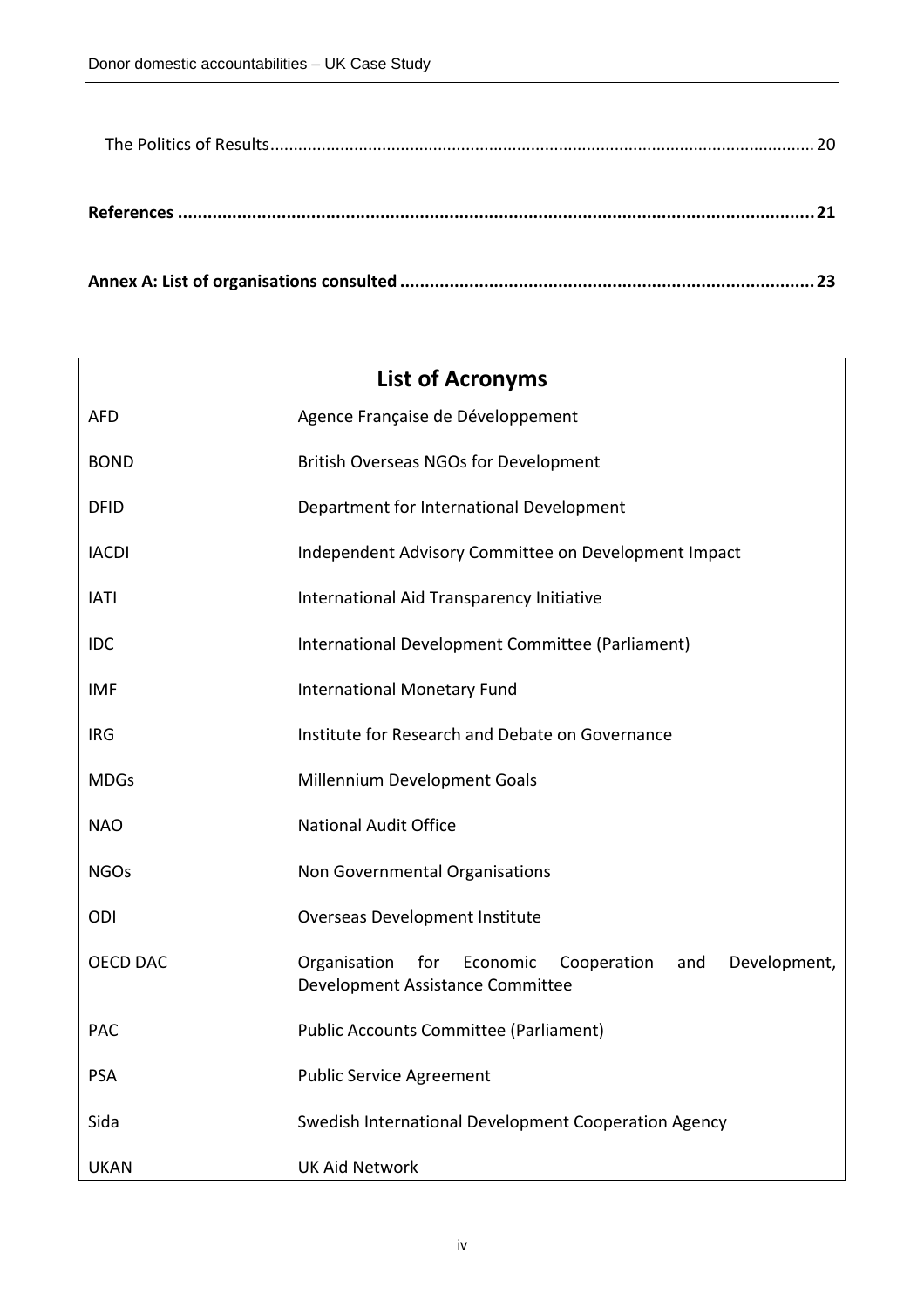## **Executive Summary**

Accountability and transparency are key drivers of development effectiveness, with domestic accountability in donor countries playing an important role in shaping the policy and practice of their development agencies. As AFD evolves and gains a higher public profile, its approach to engaging with its domestic stakeholders and their demands for accountability will need to change too. To inform AFD's thinking about its evolution, this report analyses the UK's system of domestic accountability for development assistance in order to generate insights about how development agencies' engagement with their domestic stakeholders might be harnessed to deliver improvements in the effectiveness of aid and faster progress towards poverty reduction in developing countries.

In the UK, the Department for International Development (DFID) – a department that is separate from the Ministry for Foreign Affairs (the Foreign and Commonwealth Office) – plays the lead role in the UK Government's efforts to contribute to global poverty reduction. Since the election in 1997 of a new Labour Government, UK development assistance has been on a rapid upward trajectory, buoyed by strong public support. But, with a change of Government likely in 2010 and in the context of an economic recession that is putting pressure on the finances of the government and voters, aid is increasingly under the spot‐light. Closer scrutiny of aid and more vocal demands for accountability and evidence about the results that aid delivers is no bad thing, but the challenge for the UK Government, is to ensure that the dynamics of domestic accountability in the UK contribute to making aid more effective and in line with the priorities of developing countries. Understanding the system of domestic accountability for UK development assistance is an important first step in meeting this challenge.

DFID has the central place in the UK's domestic accountability system for international development, with the Department accountable for the UK's contribution to delivering progress on the Millennium Development Goals. There are a wide range of constituencies and organisations that seek to engage with DFID and to exercise accountability in various ways. The domestic accountability system is constituted by these multiple organisations, their interactions, and the various roles they play in mediating between the state and its tax‐paying, voting, citizens.

Formally, Parliament plays the key role in holding DFID to account on behalf of the public. Within Parliament, the International Development Committee has the task of scrutinising DFID's policy and practice, while the Public Accounts Committee considers its efficiency and effectiveness. The activities of these Committees are supplemented by a number of less formal parliamentary groups, and by parliamentary questions. The Public Accounts Committee is assisted in its work by the activities of the National Audit Office, an organisation with a well‐deserved reputation for producing clear, hard‐hitting and influential reports. Since 2007, these public bodies have been joined by an Independent Advisory Committee on Development Impact, committee established – outside Parliament – by DFID to help to improve the quality and independence of DFID's evaluation function.

DFID is increasingly accountable, in various ways, to other parts of the Government. Its relationship with the Treasury – the organisation that holds the purse strings for the UK Government – is structured in large part through Public Service Agreements that set out what DFID is expected to do with the funds it is allocated in the Government's Comprehensive Spending Review. Beyond the Treasury, the Cabinet Office plays an important role in ensuring that DFID's activities are in tune with the policy direction and particular initiatives set out by the Prime Minister. The Cabinet Office also plays a role in facilitating coordination and collective decision‐making amongst Other Government Departments, although in the case of DFID much of its engagement is through bilateral relations with, for instance, the Foreign and Commonwealth Office.

Perhaps the key constituency for international development in the UK is that of civil society, with NGOs particularly prominent in this regard. NGOs engage with a number of other actors in the accountability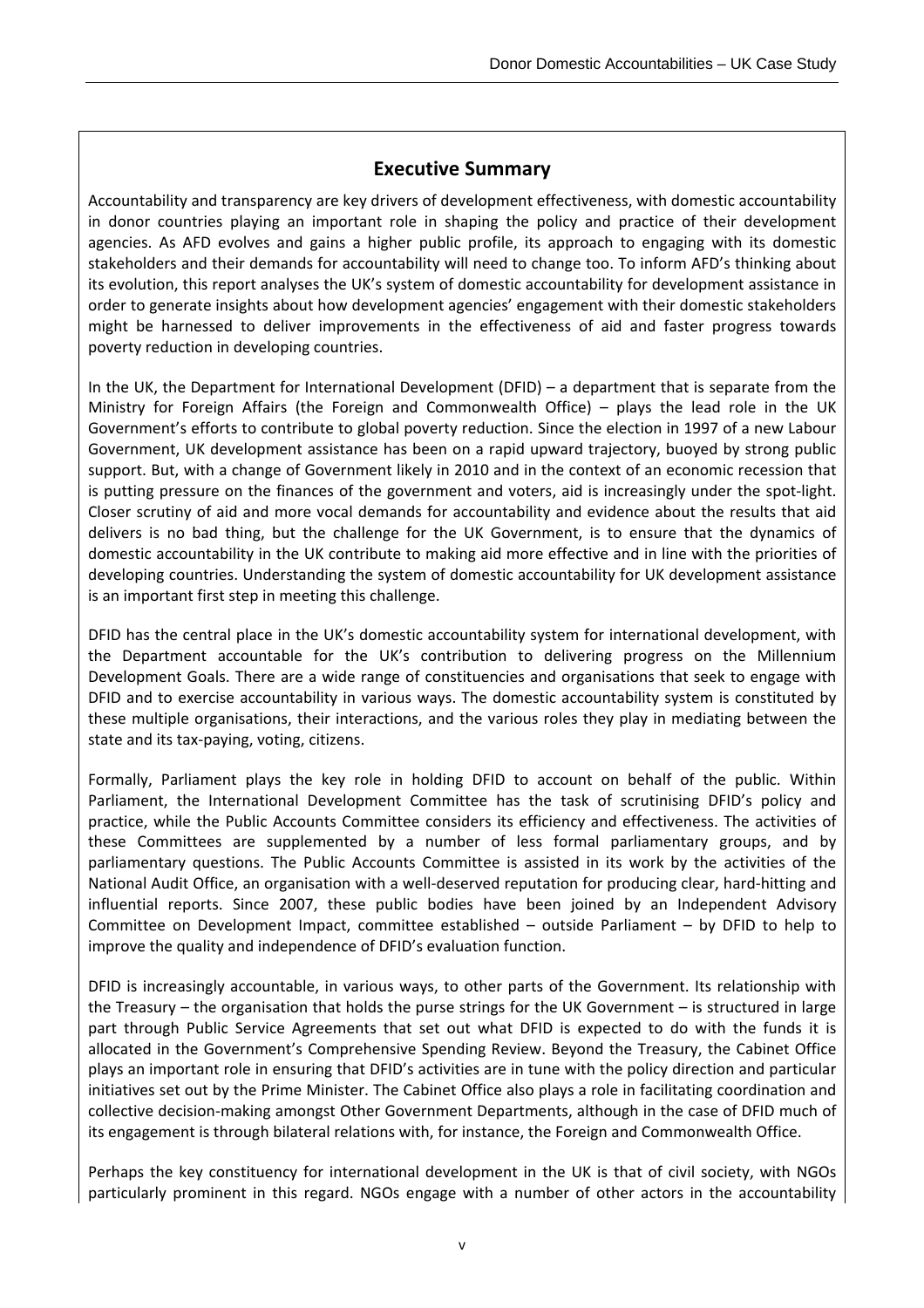system – Parliament, the National Audit Office, other government departments. Acting as "critical friends" to DFID over the last decade, NGOs seek to ensure that DFID's policy and practice is based on sound evidence, complaining vocally when development objectives are marginalised, and seeking to ensure that government policy and practice keeps pace with public sentiment. DFID values the contribution made by NGOs, both because of their practical experience and their ability to mobilise public opinion. An umbrella group – BOND – and a Compact that sets out a code of practice on consultation, along with strong informal ties, helps to ensure that the relationship between DFID and NGOs works relatively well. Beyond NGOs, there are a number of think-tanks and research institutes – as well as more traditional academic institutions – that seek to inform DFID's policy and practice.

DFID's engagement with its various domestic stakeholders and their demands for accountability has a major impact on its policy and practice. The MDGs provide a common thread for DFID's various accountabilities, but with no guarantee that the interests of domestic stakeholders are aligned with the interests of developing countries, DFID faces a continuing challenge to ensure: firstly that its domestic accountabilities drive enhanced development effectiveness; and, secondly that the results achieved by UK development assistance are sufficient to maintain the support of the UK public. As the environment for UK development assistance becomes more questioning, meeting these challenges – balancing and aligning sometimes competing accountability demands – becomes increasingly important.

DFID is seeking to meet the challenge of balancing and aligning its various accountabilities, through improved stakeholder engagement and specifically through a focus on results, evaluation and transparency. DFID's engagement with its domestic stakeholders has improved in recent years, but – with no comprehensive engagement strategy in place – there is still room for improvement. DFID's Results Action Plan and the wider Making it Happen agenda set out DFID's approach to delivering and demonstrating better development results. Alongside the renewed focus on results are recent improvements in DFID's evaluation function, including a new evaluation policy, and progress on enhancing DFID's own transparency, domestically and internationally. The hope is that improving the quality and quantity of information about the results of UK development assistance will help to mediate, balance and align the various and sometimes competing demands placed on DFID by its domestic and non‐domestic stakeholders. Information about results will, in this scenario, act as a "common currency", operating in and across the various domains of accountability.

The "results agenda" holds considerable promise, but it is not a straightforward solution to the challenge of balancing and aligning multiple accountabilities. This is for two sets of reasons. First, because it can be difficult to establish what the results of UK development assistance are, due to a combination of data gaps and problems of attribution and aggregation. Second, because different constituencies may be interested in different sorts of results. Is money spent the appropriate measure to consider? Or increases in the proportion of aid spent through Programme Based Approaches? Or children in school? Or jobs created? Or emissions reduced? Or human rights secured? In part this is a question of methodology – how far along the results chain should and can one go – but it is also about different priorities. With donors and developing countries committed to the principle of country ownership, the issue of who decides what results matter most cannot be avoided.

A realistic results agenda that addresses rather than assumes away the challenges of tracing the impact of UK development assistance, and that acknowledges that different constituencies may prioritise different sorts of results, could provide the basis for an open, honest and evidence-based conversation – and a political conversation – about the aims, means, complexities and outcomes of development assistance. With domestic demands for accountability and doubts about the value of aid likely to increase in the coming years, there is an urgent need for donors – working with their various constituencies – to continue to explore what a realistic results agenda might be. And, perhaps, to acknowledge and address more directly the politics and political economy of aid and development effectiveness. This might help to ensure that domestic accountability in donor countries drives development effectiveness in the right direction.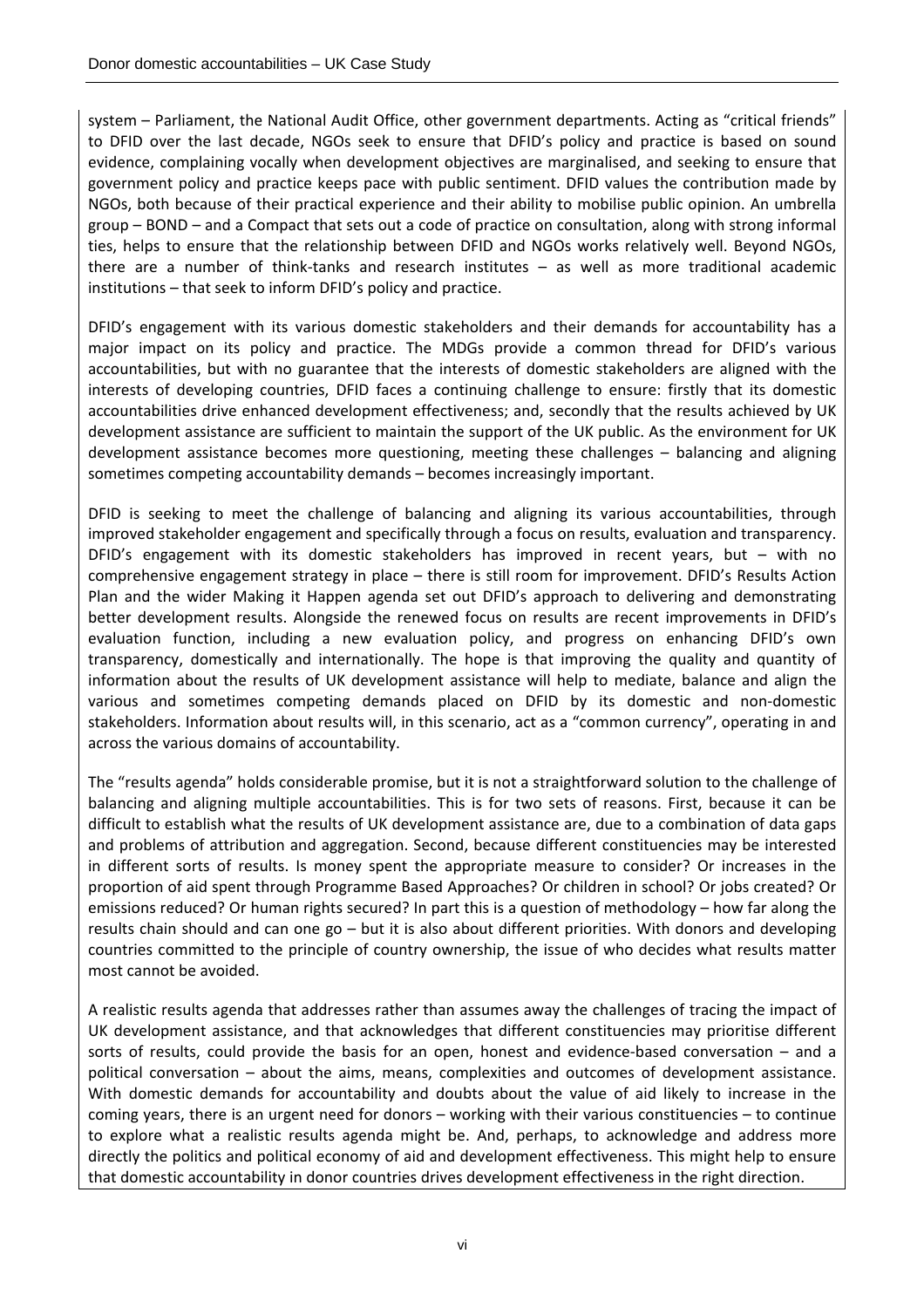## **1. Introduction**

"*Transparency and accountability are essential elements for development results and lie at the heart of the Paris Declaration, in which we agreed that countries and donors would become more accountable to each other and to their citizens for the use of all development resources and the results achieved*." (Accra Agenda for Action, Paragraph 24).

- 1. Agence Française de Développement (AFD) is changing, from being a low‐profile organisation to one with more of a public profile. As AFD evolves and seeks to enhance its effectiveness, its approach to engaging with its domestic stakeholders and their demands for accountability will need to change too.
- 2. To inform AFD's thinking about its evolution and approach to stakeholder engagement and domestic accountability, AFD commissioned the Institute for Research and Debate on Governance (IRG) to conduct a series of case studies of development agencies in other European countries. IRG in turn commissioned the Overseas Development Institute (ODI) to conduct the UK and Sweden case studies, focused on the UK's Department for International Development (DFID) and the Swedish International Development Cooperation Agency (Sida) respectively.
- 3. This report the output of the UK/DFID case study aims to inform the thinking of AFD as it evolves. It does this by analysing the UK's system of domestic accountability for development assistance in order to generate insights about how development agencies' engagement with their domestic stakeholders might be harnessed to deliver improvements in the effectiveness of aid and faster progress towards poverty reduction in developing countries.
- 4. Accountability is widely recognised as being essential to aid and development effectiveness, and has a central place in the Paris Declaration on aid effectiveness and in the Accra Agenda for Action. Domestic accountability, governance and politics in developing countries are rightly regarded as the prime movers of developing countries' progress towards sustainable reductions in poverty. However, domestic accountability in donor countries receives relatively little attention in discussions of aid and development effectiveness. Given the role that domestic accountability in donor countries can play in generating the incentives that shape the policy and practice of development agencies, neglecting the donor side of domestic accountability is a mistake.
- 5. The process of producing this report involved two main elements. First, an extensive review of documentation about the ways in which DFID works, and in particular its engagement with its various domestic stakeholders. Second, a number of meetings with representatives from DFID, the UK Treasury and Cabinet Office and other key organisations that engage and seek to hold DFID to account for its policy and practice. A total of 14 meetings were held. A full list of organisations consulted as part of the research process is included as Annex A. Sincere thanks are extended to the many individuals who generously gave their time and shared their insights.
- 6. This report proceeds as follows. Chapter two provides an introduction to the institutional architecture and environment for UK development assistance. Chapter three maps out the landscape of domestic accountability for policy and practice on international development in the UK, and the actors involved. Chapter four outlines the way in which DFID is – through a focus on transparency, evaluation and results – working to ensure that its domestic accountabilities drive rather than hinder improvements in development effectiveness. Chapter five sets out a series of conclusions, making the case for a "realistic results agenda".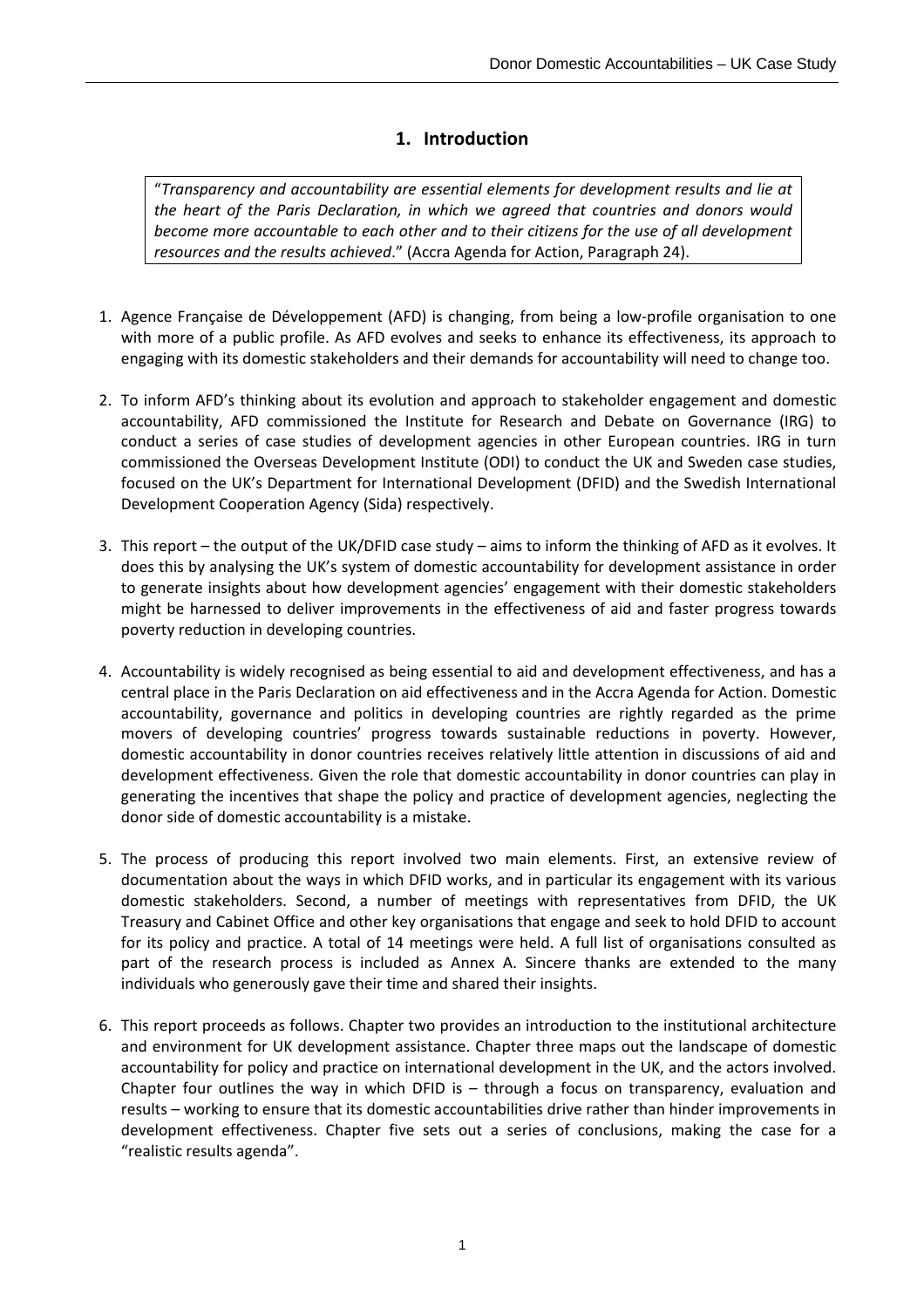## **2. UK Development Assistance: Environment and Architecture**

### **DFID and the Institutional Architecture for UK Development Assistance**

- 7. The UK's Department for International Development (DFID) leads the UK Government's efforts to contribute to the fight against global poverty. DFID was established in 1997, with the coming to power of a new Labour Government. Significantly, DFID was established as a separate government department, or ministry, rather than as a subsidiary of the Foreign and Commonwealth Office, and has both policy and implementation functions. This is in contrast to most OECD DAC member countries (see box 1).
- 8. The incoming Secretary of State for International Development, Clare Short MP, had a seat round the Cabinet Table. Her efforts, working closely with the then Chancellor Gordon Brown, played a major role in ensuring that development moved up the political agenda, and that DFID quickly established itself as a leading development agency with a clear focus on poverty reduction. The International Development Act of 2002 made clear that UK development assistance must be spent in pursuit of poverty reduction and must not be tied to the purchase of goods and services from the UK (for further detail, see the OECD DAC Peer Review, 2006).

#### **Box 1: Development co‐operation models in DAC member countries**

Model 1: Development co-operation is an integral part of the ministry of foreign affairs which is responsible for policy and implementation

‐ Denmark and Norway

Model 2: A development co-operation directorate has the lead role within the ministry of foreign affairs and is responsible for policy and implementation

‐ Finland, Greece, Ireland, Italy, Netherlands, New Zealand, Switzerland

Model 3: A ministry has overall responsibility for policy and a separate executing agency is responsible for implementation

‐ Austria, Belgium, France, Germany, Japan, Luxembourg, Portugal, Spain, Sweden, United States

Model 4: A ministry or agency which is not the ministry of foreign affairs, is responsible for both policy and implementation

‐ Australia, Canada, United Kingdom

Source: OECD, 2009, pp.32‐4

9. The UK Government has been a strong supporter of the Millennium Development Goals (MDGs) as a framework for guiding and assessing progress on poverty reduction. DFID's approach to eliminating world poverty and its understanding of global interdependence was outlined in its first White Paper in 1997, with subsequent White Papers extending the analysis to include globalisation, governance, and most recently climate change and fragile states. The UK Government has clearly acknowledged not only the interdependence of distant places, but also the close inter‐relationships amongst efforts to reduce poverty, to enhance security, to address climate change and to reform the rules for international trade. As a result, increased attention has been given to policy coherence, or "whole of government" approaches to addressing these challenges.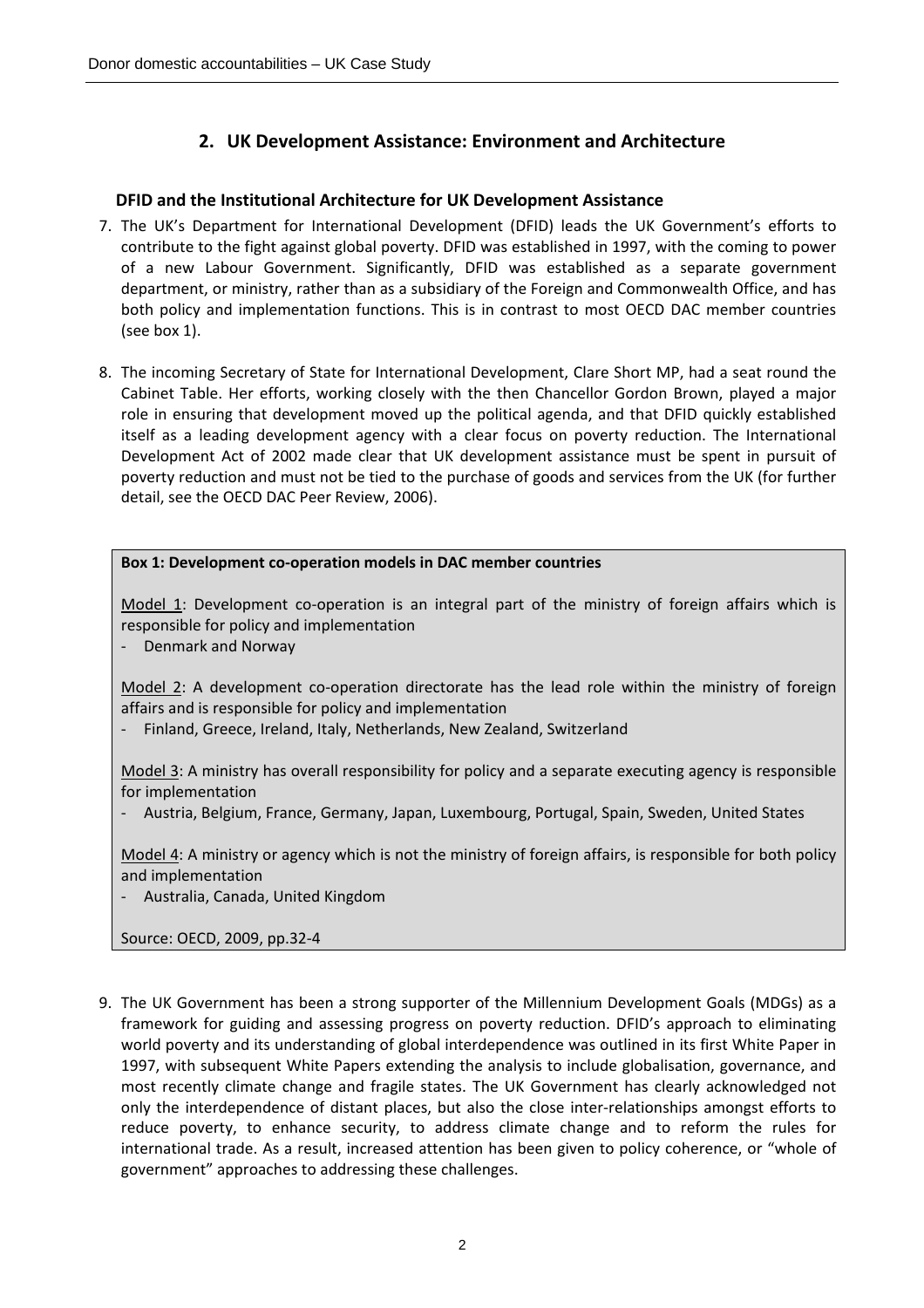10. The importance attached to effective cross-departmental working is reflected in the most recent version of the Public Service Agreements (PSAs) – a set of documents that outline the Government's plans and approaches to delivering on its commitments – with a number of the PSAs for 2008‐2011 requiring contributions from multiple government departments. There has also been an increase in the proportion of UK development assistance that is spent by departments other than DFID. However, DFID remains the lead department for the Government's efforts to contribute to the fight against global poverty (see Box 2). DFID is also a key contributor or "delivery partner" for other PSAs on climate change and conflict reduction. The MDGs and PSAs are intended to cascade down within DFID, through Directors' Delivery Plans, to Departmental Objectives, Team Objectives, and individuals' Personal Development Plans (OECD, 2009b, p.115).

#### **Box 2: Public Service Agreement 29 – Reduce poverty in poorer countries through quicker progress towards the Millennium Development Goals**

The UK will promote accelerated progress towards the Millennium Development Goals by both helping poor countries develop secure and effective states able to sustain economic growth and deliver public services; and by building a global partnership on development policies beyond aid, including by encouraging an increased international focus on gender equality and environmental sustainability. The UK will do this by: working through its bilateral development programme; working through its multilateral development programme; and, influencing the international system. To assess progress in relation to PSA 29, progress will be measured in the 22 countries – 14 in Africa, 7 in Asia and 1 in the Middle East – where it is thought that UK development assistance can make the most impact.

11.In terms of its internal organisation, DFID currently has a Country Programmes directorate, an International directorate, a Policy and Research directorate, and a directorate for Corporate Performance. Beyond DFID's UK Headquarters, UK development assistance is provided through a network of approximately 40 Country Offices as well as through relationships with a number of multilateral agencies, and through the European Commission.

#### **The Environment for UK Development Assistance: From Supportive to Questioning**

- 12.International development has a high public profile in the UK. Since the election of a Labour Government in 1997, successive Prime Ministers – Tony Blair and Gordon Brown – have had a strong personal commitment to global poverty reduction. Through their leadership and the work of a well‐ organised and influential NGO lobby, considerable public support for the UK's programme of development assistance has been built and maintained. At an international level, the UK has played an important role in securing commitments from other countries to increase the quantity and quality of development assistance.
- 13.The volume of UK development assistance has increased significantly from £3.4bn in 1997 to the £9.1bn planned for 2010‐11. In 1997, UK development assistance amounted to 0.26% of Gross National Income. Reflecting the major increases in aid spending, the UK Government is on course to meet in 2013 its commitment to achieving the UN target of spending 0.7% of Gross National Income on development assistance. The Conservative Party – the likely winners at the General Election to be held in 2010 – have also committed themselves to meeting this target, demonstrating that there is a remarkable cross‐party consensus on the importance of international development. This has allowed DFID to pursue its agenda without fear of being drawn into political battles.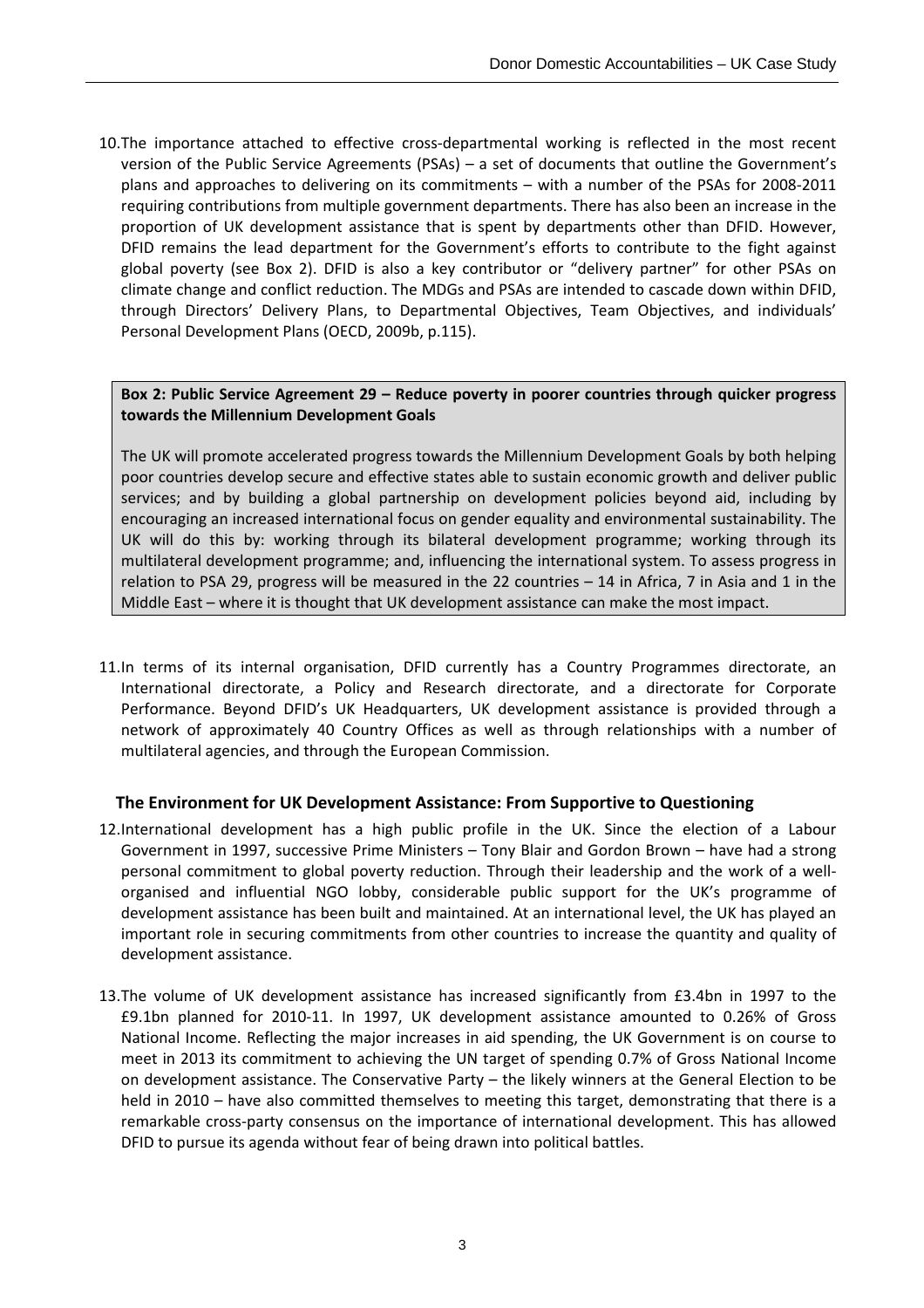- 14.However, UK development assistance delivers relatively few votes and as such is vulnerable to changes in the political climate. In a favourable external environment, the current Government's efforts to increase aid have faced little resistance, with demands for accountability and close scrutiny of the UK's aid effort relatively muted (Thornton and Cox, 2008). In fact, large scale public mobilisations, particularly around the Make Poverty History campaign and the Gleneagles G8 Summit of 2005, have pushed the Government towards further and faster increases in development assistance. But in more turbulent times, with the impacts of the global recession being felt in voters' pockets and in Government budgets, and with the prospect of a change of Government, aid is increasingly under pressure (International Development Committee, 2009).
- 15.Closer scrutiny of aid and more vocal demands for accountability and evidence about the results that aid delivers is no bad thing. Potentially, it might enhance the effectiveness of UK development assistance and the contribution that UK aid makes to reducing global poverty. The challenge for the UK Government is to ensure that the dynamics of domestic accountability in the UK contribute to making aid more effective and in line with the development priorities of developing countries. Understanding the system of domestic accountability and DFID's engagement with its domestic stakeholders – the focus of chapter 3 – is an important first step in meeting this challenge.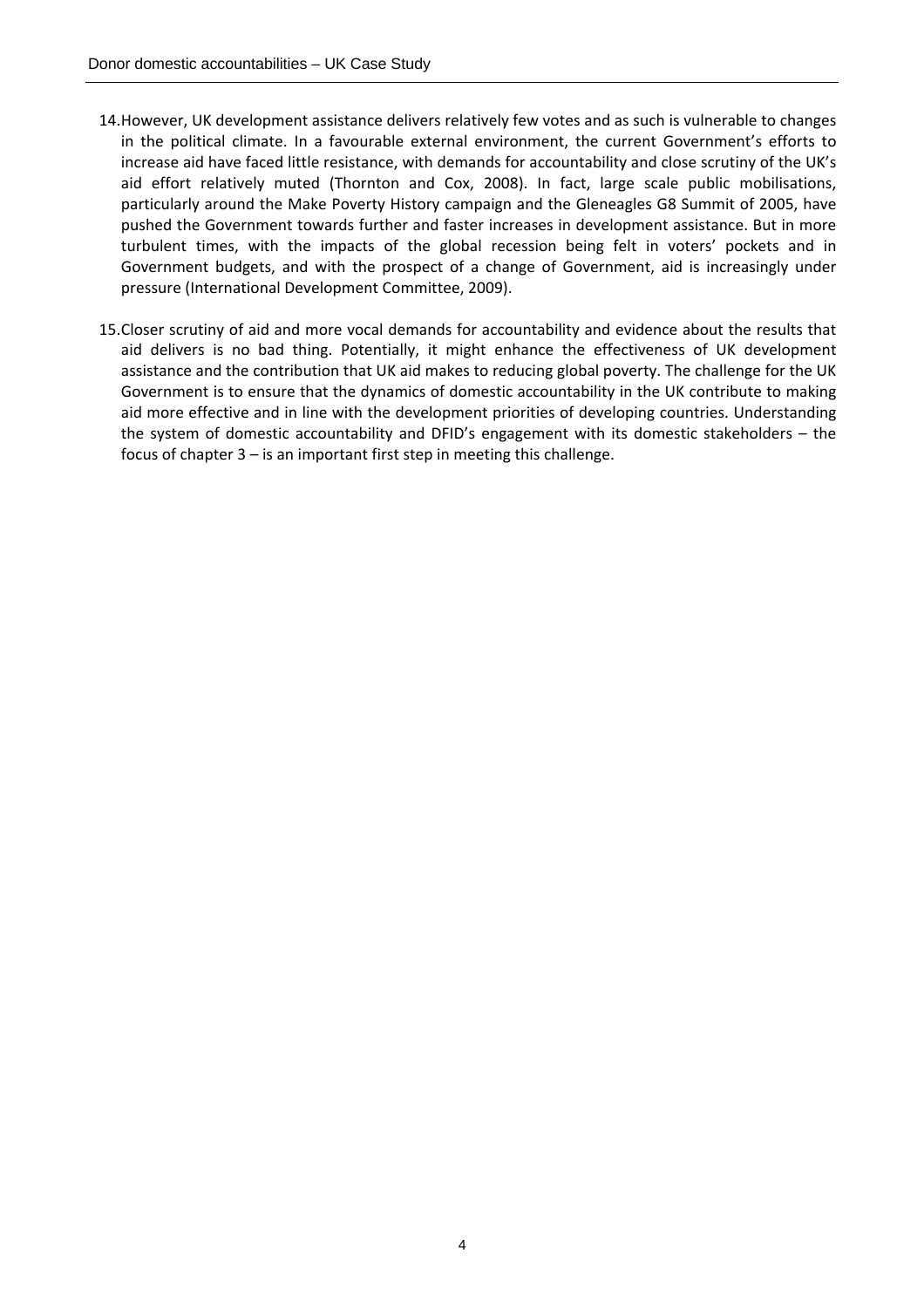## **3. The Components of DFID's Domestic Accountability System**

#### **Introduction**

- 16.A government is accountable when it makes available information about its activities (transparency), when it is able to explain and justify what it does (answerability), and when its activities are, ultimately, subject to the sanction of its stakeholders (enforceability). Demands for accountability can relate to various aspects of government policy and practice including: the ways in which policy is made; the nature of the policies pursued; the ways in which policies are implemented; and, the results that are delivered.
- 17.DFID leads the UK Government's fight against world poverty. This gives DFID a central place in the UK's domestic accountability system for international development, with DFID accountable for the UK's contribution to delivering progress on the MDGs. There are a wide range of constituencies and organisations that seek to engage with DFID, and to exercise accountability in various ways. The domestic accountability system is constituted by these multiple organisations, their interactions, and the various roles they play in mediating between the state and its citizens.
- 18.As part of its efforts to build and maintain public support for international development, DFID has in recent years put more resources into communicating more pro-actively with the British public. This is demonstrated by the establishment in 2007 – under a new Secretary of State for International Development – of a new Communications Team within DFID. Nevertheless, much of DFID's engagement with the British public is mediated through other actors in the system of domestic accountability for development assistance. This chapter maps out the key players in the UK's domestic accountability system for international development, outlining the nature of the accountability relationship for each constituency or organisation in turn. $<sup>1</sup>$ </sup>

#### **Parliament**

- 19.The UK is a parliamentary democracy in which Parliament has the role of holding the executive to account on behalf of the people. As such, Parliament is expected to play a major role in holding DFID to account. In practice, other constituencies may be more active and effective in holding DFID to account, but in principle Parliament – as the place where the British public's political representatives come together – is paramount. This principle is clearly acknowledged by senior staff within DFID, who have as their political master an elected Member of Parliament, the Secretary of State for International Development.<sup>2</sup>
- 20.Within Parliament, there are a number of parliamentary committees and groupings that engage with DFID and seek to hold it to account. While there is considerable interest in international development matters in the House of Lords, it is the House of Commons – the elected house of Parliament – that plays the key role in engaging with DFID. Within the House of Commons, two committees have particular importance; the International Development Committee and the Public Accounts Committee. Both Committees are established by Parliament to enable it to perform its role of scrutinising the Government's policy and practice, and have memberships drawn from all the major political parties.
- 21.The International Development Committee (IDC) focuses on UK development assistance and in particular DFID's policy and practice. The Public Accounts Committee (PAC) considers the efficiency

 $1$  This chapter focuses on the formal side of UK policy and politics. This is not to suggest that informal aspects of politics and policy

in the UK are unimportant, but they are beyond the remit of this piece of work.<br><sup>2</sup> There has been an increase in the proportion of unelected Ministers in recent years in the UK, but DFID's most senior Minister – the Secretary of State – has always been an elected Member of Parliament.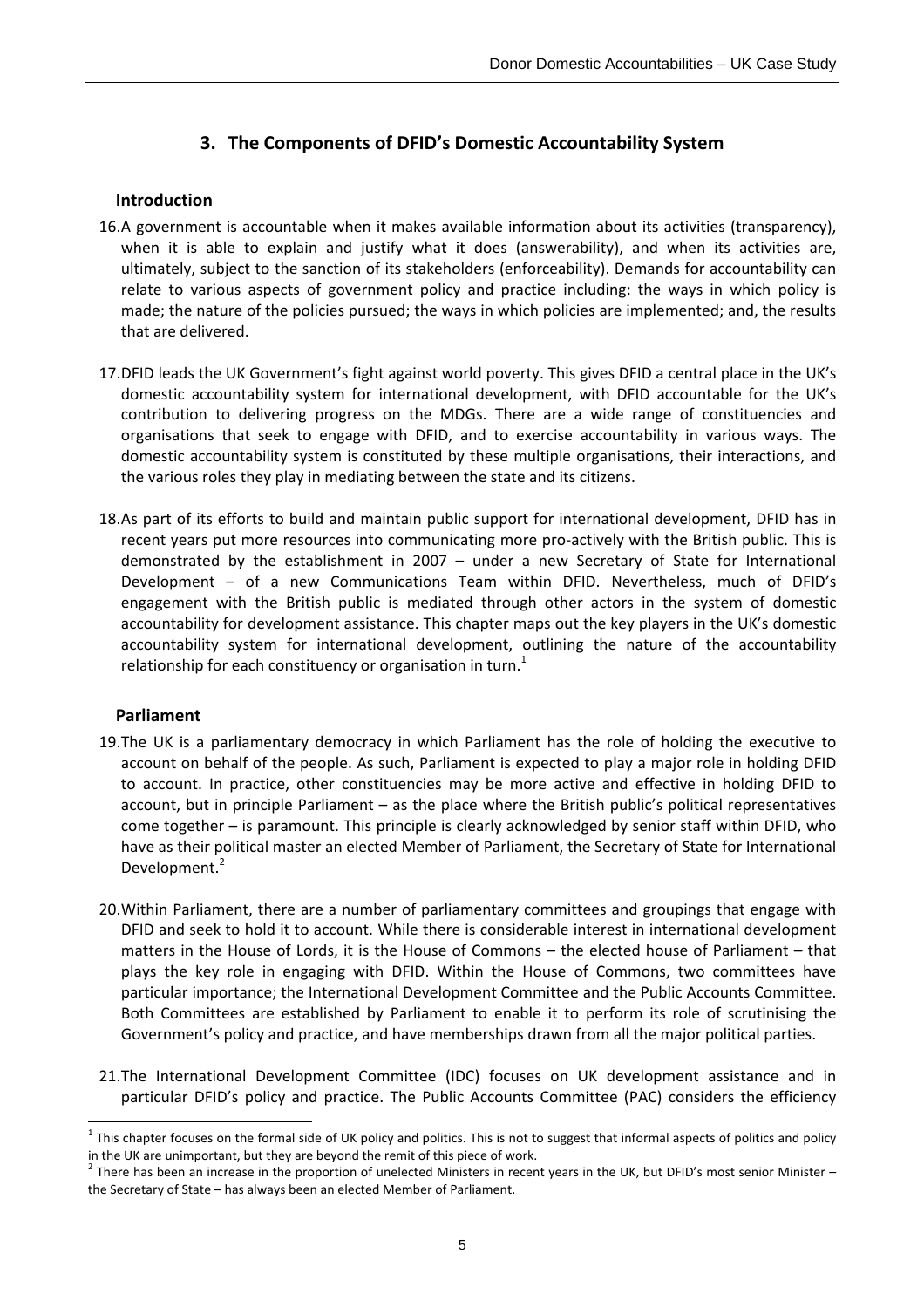and effectiveness of government across the range of policy areas, and as such devotes only a small proportion of its efforts to scrutinising UK development assistance. Other Parliamentary Committees such as the Treasury Committee, the Environmental Audit Committee and the Business and Enterprise Committee (formerly the Trade and Industry Committee) will also cover issues that have some bearing on international development and may – to a limited extent – engage with DFID as well as their own focal departments.

- 22.The IDC and the PAC scrutinise Government policy by conducting inquiries and producing reports on matters of their own choosing. The IDC produces around eight reports per year. The PAC produces around two reports per year that relate to international development matters. In recent years, the IDC has produced reports on topics including: UK public support for aid; DFID and China; development and trade; reconstructing Afghanistan; maternal health; DFID and the World Bank; DFID and the African Development Bank; aid effectiveness; the World Food Programme and global food security; Palestine; and, DFID's strategy on HIV/AIDS. Relevant recent reports produced by the PAC have addressed: operating in insecure environments; budget support; tackling rural poverty; and working with non‐ governmental organisations.
- 23.As part of the process of producing these reports, the parliamentary committees invite organisations and individuals to submit written evidence, and hold a series of oral evidence sessions at which invited witnesses answer questions posed by the Committee's MPs. The Government will submit written evidence as a matter of course, and will give oral evidence at least once over the course of an inquiry. Civil society organisations and think‐tanks engage actively, particularly with the IDC, regarding it as a useful ally in their efforts to influence DFID's policy and practice. The PAC works closely with the National Audit Office (NAO), feeding their evidence-based reports into the more explicitly parliamentary and political process. Both Committees are able to travel, with the IDC conducting two or three overseas visits per year to examine the work of DFID in particular countries or regions. This provides MPs with a useful perspective on DFID's work in developing countries; a perspective that can sometimes differ from the largely positive picture presented by DFID's written and oral evidence.
- 24.The Government is obliged to provide a considered response to reports produced by parliamentary select committees, and these reports may be debated on the floor of the House of Commons, but DFID is under no obligation to take on board a Committee's recommendations. Nevertheless, DFID takes its responsibilities to engage with the IDC and the PAC seriously and there are certainly examples of DFID's policy and practice being shaped by the work of these parliamentary committees, either directly or by generating political momentum and public debate. The IDC has been largely supportive of DFID's policy and practice and – with some exceptions – has afforded DFID considerable discretion (Burall, White and Blick, 2009). The PAC has pushed DFID harder, demanding answers and pointing out perceived deficiencies in DFID's policy and practice, for instance in relation to the provision of budget support.
- 25.In addition to the select committees, there are a large number of All Party Parliamentary Groups such as the Aid, Debt and Trade Group, the All Party Group on Overseas Development, the Africa All Party Parliamentary Group and groups covering various countries, geographical regions and thematic areas. These informal groupings provide a forum for MPs with common interests and concerns to exchange information and can play an important role in alerting DFID to the concerns of MPs, but DFID and the Government is under no obligation to respond to their reports. One further mechanism of parliamentary engagement with DFID is through parliamentary questions, a process through which individual members of Parliament, in many cases encouraged by civil society organisations, can ask direct questions for DFID, to which DFID is expected to respond within 5 days. This process – involving some 2000 parliamentary questions to DFID each year – is managed by a special unit at DFID with the goal of making DFID effectively accountable to Parliament and of having DFID well-represented in Parliament.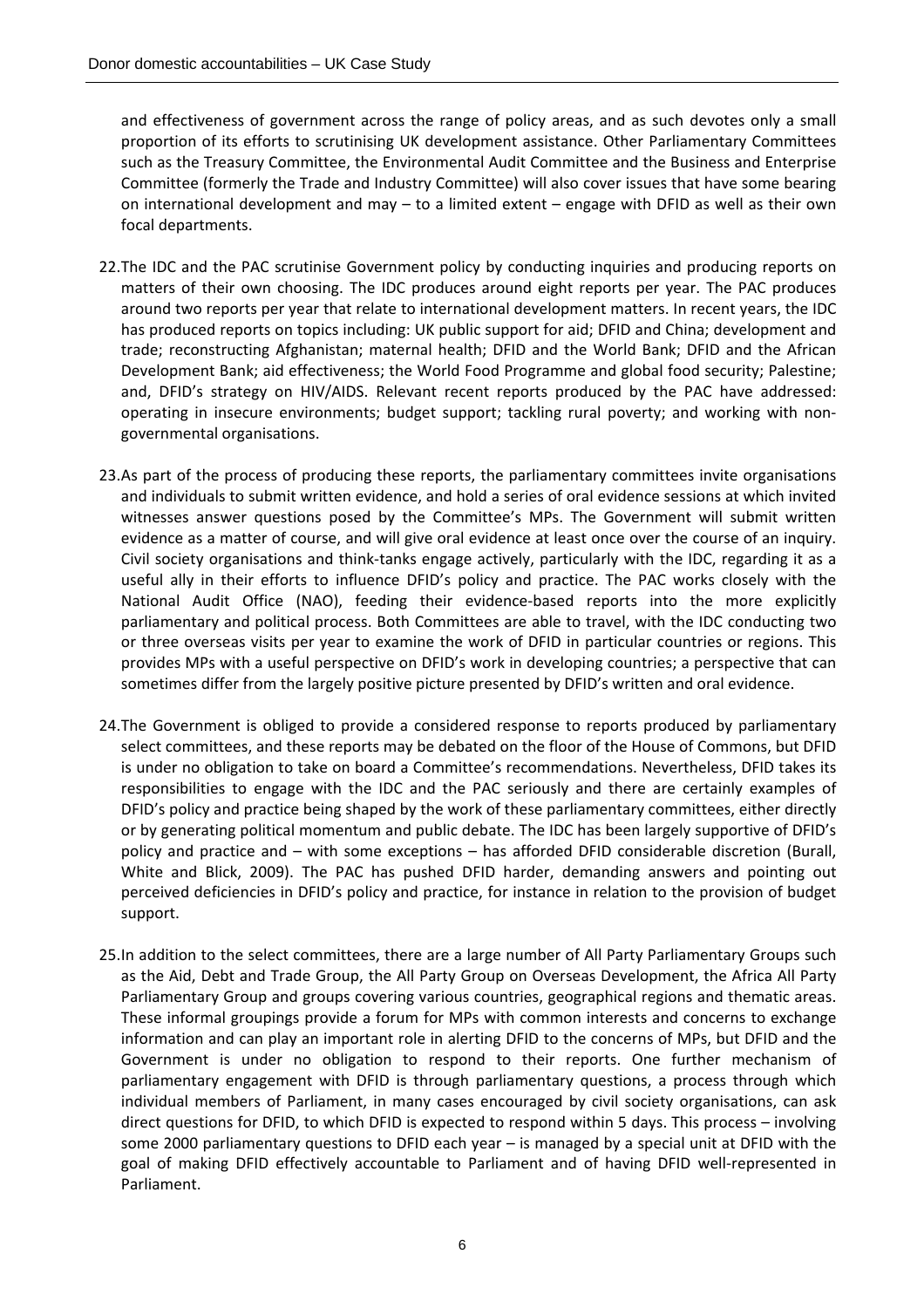26.Notable by its absence is any substantive parliamentary discussion of the funds allocated to DFID as part of the budget process. Budget allocations are voted on by Parliament but in practice are passed with little if any substantive discussion. While not as influential as a substantive discussion on budget allocations might be, since the passing in 2006 of the International Development (Reporting and Transparency) Act, DFID is obliged to provide Parliament with an annual report including detailed information about its activities. The Annual Report provides extensive information about DFID's performance in relation to the MDGs and DFID's PSA targets, and sets out spending projections for the coming years.

### **The National Audit Office**

- 27.The role of the National Audit Office (NAO) is to audit the accounts of all Government departments and agencies, in addition to those of a number of other public bodies. This role extends to UK development assistance and to the funds spent by DFID, both bilaterally and through multilateral channels. The NAO does not comment on matters of policy, but reports solely on the economy, efficiency and effectiveness with which Government departments and public bodies have used public money. The NAO is independent from Government, with its head – the Comptroller and Auditor General – an Officer of the House of Commons, and its budget set by Parliament rather than Government.
- 28.The NAO's relationship with DFID has three strands. First, the statutory duty of the NAO to perform financial audit of DFID's accounts. Second, the work of the NAO in helping to build the capacity of national audit institutions in a number of developing countries. And third, and of most interest here, through its value for money and performance management studies. The focus of these studies is discussed with DFID and other interested parties, but decisions as to what they should focus on are made by the NAO.
- 29.The NAO has substantial powers to access information held by DFID and has a well‐deserved reputation for producing clear, hard‐hitting and influential reports. The Government does not have to respond to NAO reports, but the NAO's reports are the primary input into inquiries held and reports produced by the parliamentary Public Accounts Committee (PAC), reports to which the Government is obliged to respond. Prior to their publication, NAO reports are agreed with DFID through an iterative process that can in some cases last several months. This enables the PAC to treat them as objective and factual reports, and is the basis of the convention  $-$  a convention that evidence suggests is strongly up-held – that DFID staff appearing before the PAC must not question the status of the NAO's analysis.
- 30.Identifying the specific impact of the NAO's work, and separating it out from other factors that shape DFID's policy and practice is difficult, but the NAO would appear to have had some influence in recent years, for instance: in helping DFID to improve its systems for performance management, monitoring and evaluation; in stimulating DFID's thinking about risk management and portfolio analysis; and, in informing debates within and beyond DFID about the conditions under which it makes sense to provide aid through budget support, and about the importance of working in insecure environments.

#### **The Independent Advisory Committee on Development Impact**

31.The Independent Advisory Committee on Development Impact (IACDI) was established by the Secretary of State for International Development in 2007. Its purpose is to improve and assure the quality and independence of DFID's evaluation function in order to improve the delivery and impact of UK development assistance. IACDI does this by: shaping and approving the evaluation work programme and priorities for evaluation identified by DFID's Evaluation Department; ensuring that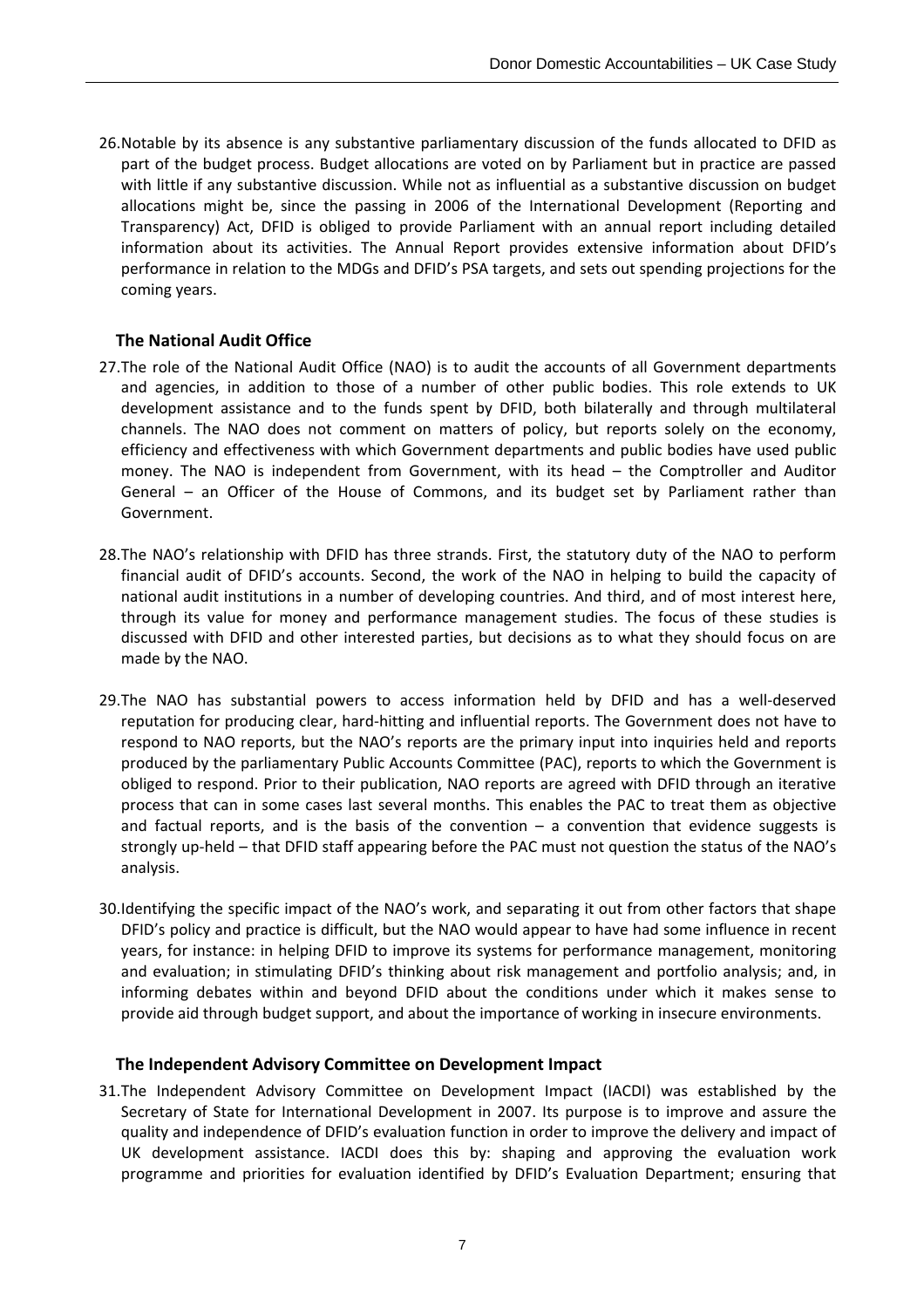evaluation is independent and effective; and, monitoring the extent to which evaluation outputs are used and followed up in practice.

- 32.IACDI's membership consists of various evaluation experts, from the UK development community and beyond. IACDI holds meetings three times per year and engages closely with DFID's Evaluation Department. Its key output is an annual letter to the Secretary of State for International Development, focussing on lessons learned and advice about how evaluation can be further improved. In addition to engaging directly with DFID, IACDI members have given oral evidence to the International Development Committee, with the annual letter to the Secretary of State copied to the parliamentary committee too. A member of the National Audit Office has observer status on IACDI.
- 33.In its short life, IACDI has contributed to some important improvements in DFID's evaluation function, improving the status of evaluation within DFID, stimulating the production of a new evaluation policy, persuading DFID to alter its reporting lines so that the Head of Evaluation has more independence and is able to speak more freely, and establishing a tracking mechanism to ensure that the evaluations are translated into learning and improved policy and practice. However, there are question marks about how IACDI's role and remit will be affected if the Conservative Party is elected and pursues its plans to establish an Independent Aid Watchdog, and – more widely – about what a move towards greater harmonisation and coordination amongst donors will and should mean for their national evaluation functions.

#### **The Treasury, the Cabinet Office and Other Government Departments**

- 34.DFID is increasingly accountable to the centre of Government. The Treasury, the Cabinet Office and the Prime Minister's Office are all important players in the domestic accountability system for UK development assistance, with an increasing amount of time and resources invested in running the performance management systems that are needed to generate the information that DFID needs to report to these various stakeholders.
- 35.The *Treasury* is the UK's finance and economics ministry, with responsibility for formulating and implementing the UK Government's financial and economics policy. The Treasury also controls, manages and monitors the spending of other Government departments. DFID engages with both the Public Expenditure Team – in relation to the Comprehensive Spending Review – and with the Prime Minister's Delivery Unit (somewhat confusingly located within the Treasury), in relation to the PSAs. Engagement takes a number of forms, from regular joint working, to periodic spending reviews and tracking progress against targets agreed and set out in Public Service Agreements. For DFID, this means primarily PSA 29 on global poverty reduction. The Treasury is a "delivery partner" on PSA 29. At the DFID end of this relationship, DFID's Permanent Secretary is the Senior Responsible Officer with overall accountability for delivery of the PSA (HM Government, 2007 – PSA 29 – para 3.53).
- 36.DFID has a close working relationship with the Treasury, strengthened by the fact that Gordon Brown the current Prime Minister and previous Chancellor of the Exchequer (the head of the Treasury) – had and has a strong personal and political commitment to international development. The Treasury's engagement with DFID is intensive, high-level and strategic. On a number of issues including debt relief and the UK's relationship with the International Monetary Fund (IMF), the Treasury leads on policy for the UK. This makes it the focus for other players in the landscape of domestic accountability, with, for instance, civil society organisations engaging closely with the Treasury on issues such as debt relief, conditionality and other issues where the IMF is the key global player.
- 37.In addition to the Treasury, the *Prime Minister's Office (No.10)* plays an important role in holding DFID to account for its policy and practice. The Cabinet Office has responsibility, amongst other things, for ensuring clear communication between the Prime Minister and various Government Departments.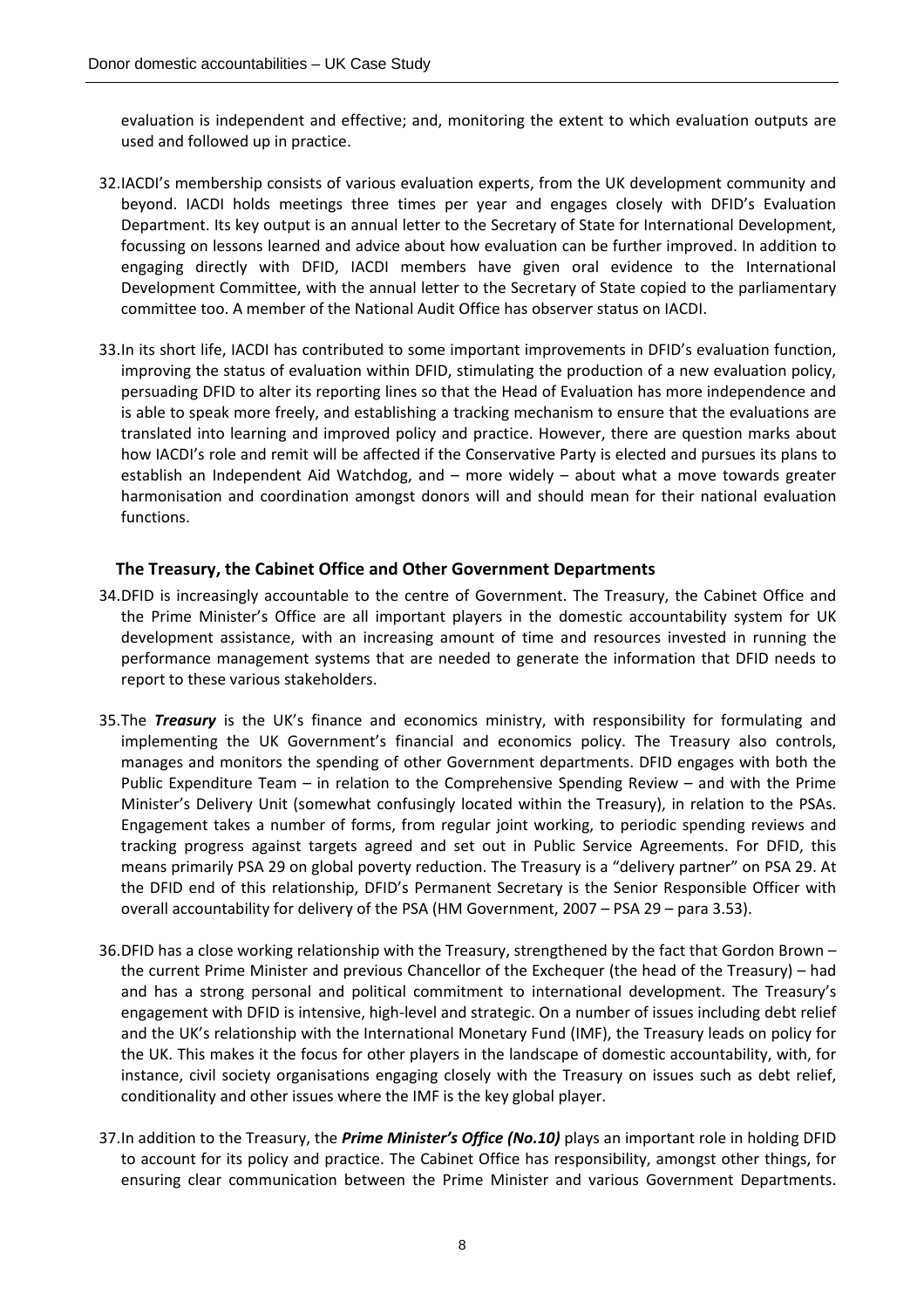With the Prime Minister keen to promote faster progress on global poverty reduction, and keen to take a lead on the global stage, including through promoting various special initiatives, the Prime Minister's Office has an important role to play in mediating relations between the Prime Minister and DFID, the department with lead responsibility for the fight against global poverty. The Prime Minister's initiatives do not marginalise other players in the UK's system of domestic accountability – indeed, his initiatives are often informed by discussions with civil society organisations, sensitive to parliamentary views on international development, and are designed to play to domestic political audiences, as well to contribute to global poverty reduction – but there is no doubt that he plays an important role in shaping the UK's policy and practice on international development, particularly in relation to special initiatives such as the MDG Business Call to Action, and international initiatives on issues such as education and health.

- 38.The *Cabinet Office* plays a key role in facilitating coordination and collective decision‐making amongst *Other Government Departments*, although development is reportedly seldom a topic for Cabinet‐level discussion. Rather, DFID is involved in a series of bilateral relationships with Other Government Departments, including those with lead responsibility for issues such as climate change, trade, and security. Of particular note, and worthy of a study in itself, is DFID's relationship with the Foreign and Commonwealth Office – the UK's Ministry for Foreign Affairs. DFID's establishment as a separate ministry in 1997, and rapid increases in DFID's budget, have put a strain on its relationship with the Foreign and Commonwealth Office although there are signs that things have improved in recent years as both ministries appreciate the need for them to work effectively together. The PSA delivery board for PSA 29, chaired by DFID's Director General, includes representatives from other key government departments.
- 39.The *Cabinet Office* also takes the lead on conducting three‐yearly Capability Reviews. These Reviews focus on the ways in which Government Departments operate, comparing performance across Government. Capability Reviews of DFID were conducted in 2006 and 2009, with the reviews assessing DFID's capability in terms of leadership, strategy and delivery. In the most recent Capability Review, DFID was commended in terms of leadership. In terms of strategy, considerable progress was noted, although the need to develop a stronger narrative for development in a downturn and to demonstrate aid effectiveness was stressed. And in terms of delivery, again, improvements were noted, while the challenge of continuing to deliver value for money across an ambitious strategy with a shrinking administrative budget was emphasised (Cabinet Office, 2009).

#### **Civil Society and NGOs**

- 40.Perhaps the key constituency for international development in the UK is that of civil society, with Non Governmental Organisations (NGOs) the most influential element of that. NGOs such as Oxfam, Action Aid, Christian Aid, World Vision, War on Want and the World Development Movement have for many years played an important role in informing UK policy and practice and helping to build public support for international development. In doing this, NGOs engage with a wide range of other players in the domestic accountability system, including the general public, Parliament and various parts of the Government including DFID. NGOs have acted as critical friends to DFID, seeking to ensure that DFID's policy and practice is based on sound evidence, complaining vocally when development objectives are at risk of being neglected in the face of competing objectives, and helping to ensure that government policy on international development is well-aligned with – and, from the NGOs' perspective, has kept pace with – the public mood.
- 41.NGOs are listened to by DFID and the UK Government for two sets of reasons. One is because of their experience working in poor communities across the world, either directly or through international networks of partner organisations. This provides a strong and credible basis of evidence for NGOs to make constructive contributions to inform policy and practice. A second set of reasons why NGOs are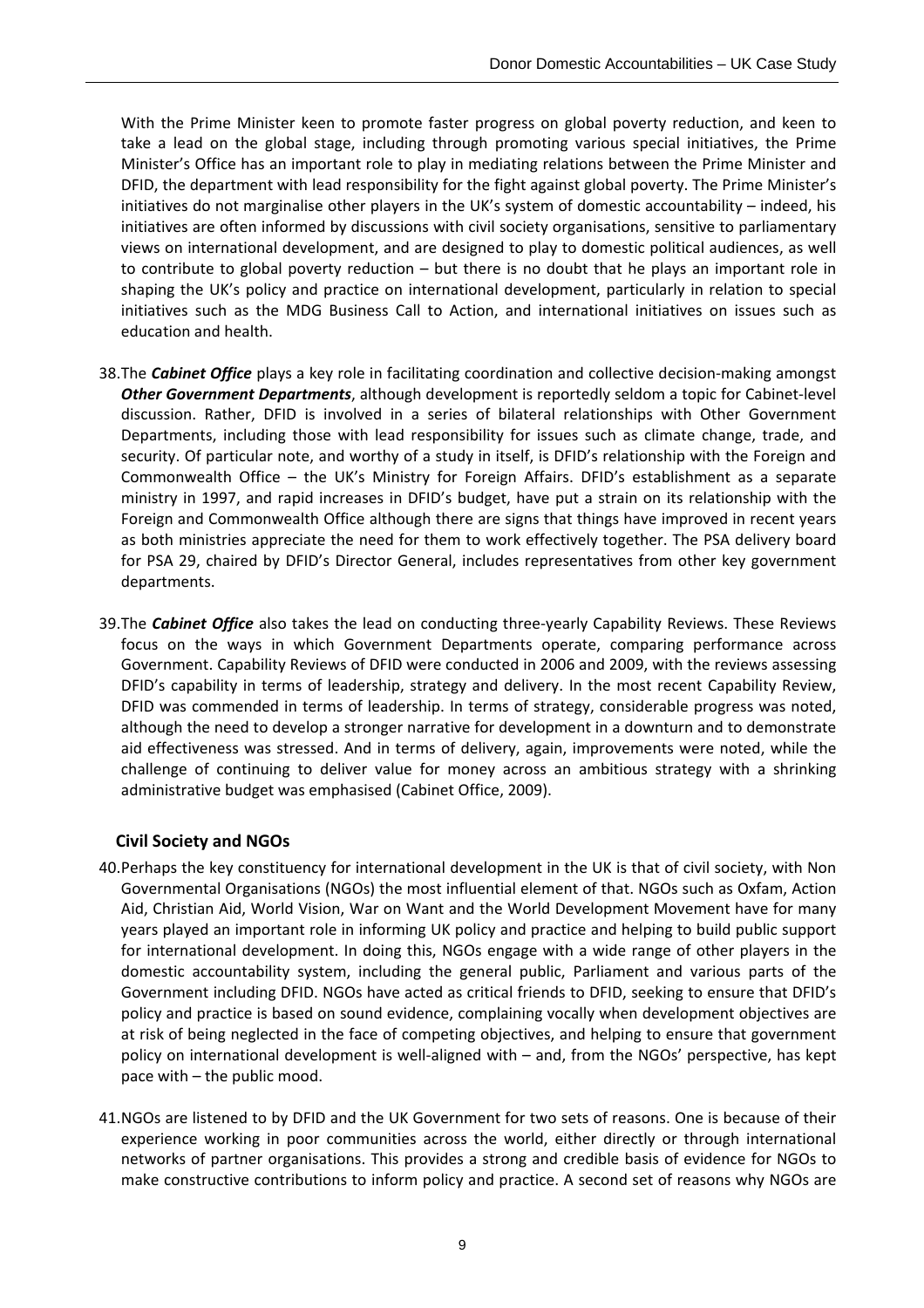listened to is because of their ability to engage with the wider public and to mobilise millions of people – many more people than are members of political parties – in support of their causes. The impressive ability of NGOs to mobilise public opinion in the UK, often as part of campaigns with a European or global reach, was demonstrated most clearly through the work of the Make Poverty History campaign, but was also apparent in previous campaigns on Trade Justice, Drop the Debt, and on a number of more specific campaigns on issues ranging from human rights, to arms exports, to HIV/AIDS policy, to maternal health.

- 42.In addition to the funds that many NGOs receive from DFID for their project work in developing countries, a number of NGOs, as well as think‐tanks such as ODI and other organisations such as the Trade Union Congress, receive long‐term funding from DFID under Partnership Programme Agreements and Strategic Framework Agreements. The fact that many NGOs receive funds from DFID might be expected to compromise or at least shape the nature of their engagement with DFID. This review has not revealed any direct evidence of NGOs tempering what they say because of their financial relationship with the Government. But some NGOs are more outspoken than others, and a variety of views are held on the desirability of receiving funds from the UK Government. And, it is clear that the more an organisation depends on DFID funds to finance its activities, the more influence DFID has over what it does.
- 43.The relationship between DFID and civil society organisations is informed by the Compact. Agreed in 1998, the Compact sets ground rules for the relationship between the Government and the voluntary and community sector. The Compact includes a number of elements including a Policy Consultation and Appraisal Code that sets out the principles of consultation, and the commitments made by Government and by voluntary and community sector organisations to put those principles into practice. In 2005, DFID produced a statement on how it would implement the Compact, making clear that it values the contribution of UK NGOs working on international development because of: the role that they play in strengthening civil societies in developing countries; their comparative advantage in delivering services and humanitarian assistance to the poor; and, their role in enhancing British public awareness and understanding of international development (OECD, 2006, pp.56‐7). As part of its commitment to working effectively with NGOs and other stakeholders, DFID holds consultations on all of its major initiatives such as White Papers, Country Strategy Papers and Policy Papers, publicising these consultations clearly on its web-site and reporting the results.<sup>3</sup>
- 44.DFID takes some pride in its efforts to engage with stakeholder groups including NGOs, faith groups, black/minority/ethnic communities, the education sector, the media, and unions, as well as NGOs. There are a wide range of mechanisms through which NGOs engage with DFID, ranging from formal consultations about White Papers, to less formal discussions about DFID's policies in relation to particular issues or countries, to informal networks of people keeping an eye on similar issues and events. To many observers, the relationship between DFID and NGOs and other civil society groups appears somewhat chaotic with the nature of engagement depending on the issue, the NGO(s) in question, the timetable for decisions about the issue in question, and the individuals involved. The chaos is managed to some extent by the fact that the NGO community is a tight community with a small number of individuals playing pivotal roles, and by the fact that a number of staff in DFID and in other parts of Government, including the Cabinet Office, have come from an NGO background, with others moving the other way. Shared informal networks play an important role in shaping the nature of NGOs' engagement with DFID.
- 45.A more formal mechanism of structuring relationships between DFID and NGOs is provided by the NGOs' umbrella group BOND – British Overseas NGOs for Development. BOND has around 340 members, ranging from household names such as Oxfam and Save the Children that work across many

<sup>&</sup>lt;sup>3</sup> See http://www.dfid.gov.uk/Working-with-DFID/Consultations/Open-consultations/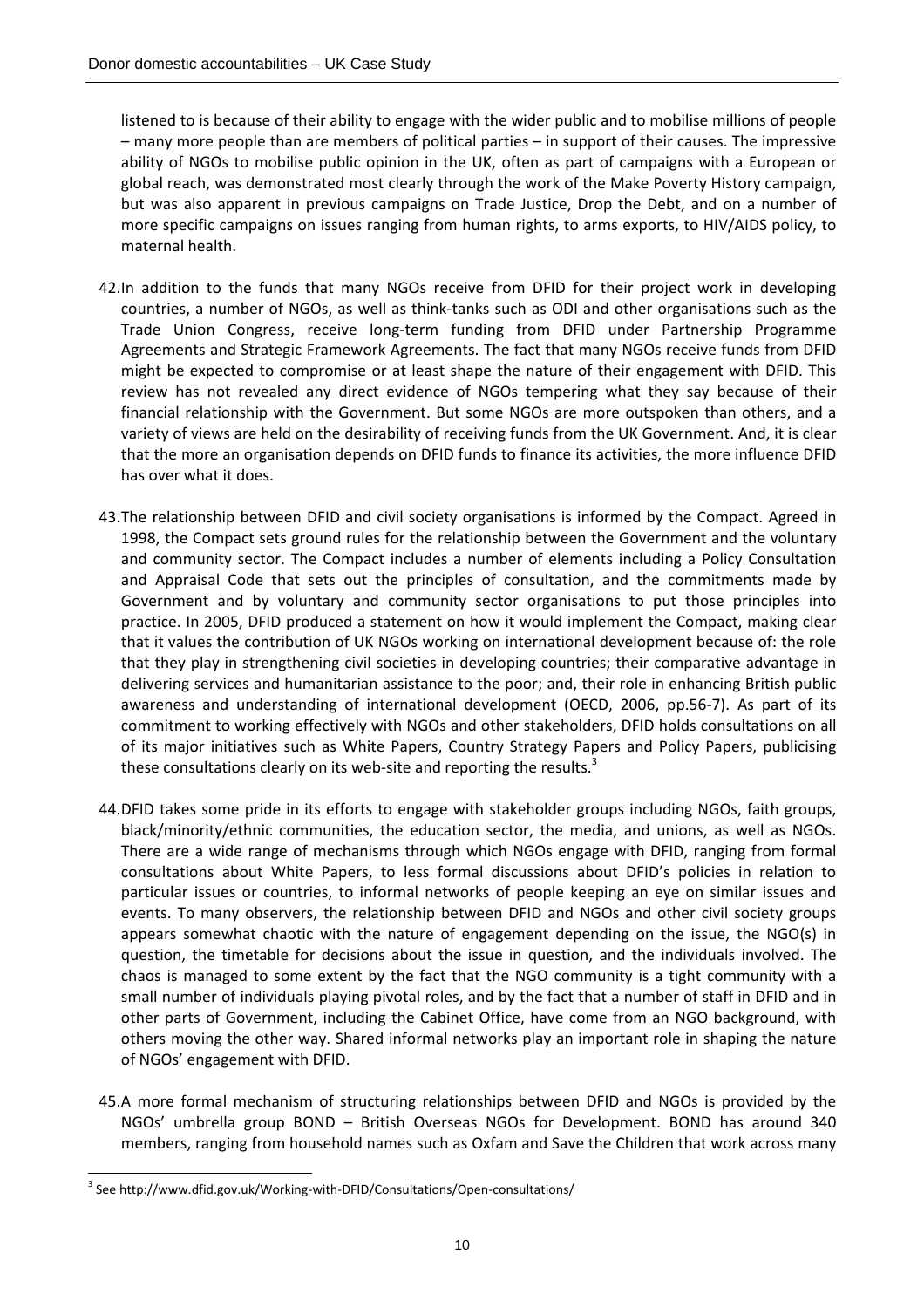sectors, to small NGOs with little profile and a more narrow area of expertise. BOND's mission is to strengthen the quality and effectiveness of UK-based development NGOs and to harness their collective power to influence decision makers. BOND engages with DFID directly and helps to facilitate its members' engagement with DFID, something that its smaller members in particular, who do not enjoy direct access to DFID and the Prime Minister, value. The role that BOND plays in structuring relationships between the Government (including DFID) and NGOs is clearly valued by DFID, with DFID providing BOND with funding for its engagement with DFID and other decision‐makers.

- 46.In addition to BOND there are a number of smaller more focussed networks that seek to engage with DFID and other Government departments, demanding accountability and seeking to influence policy and practice. A recent addition to the landscape – emerging from the Make Poverty History Coalition – is the UK Aid Network (UKAN). With a tiny Secretariat, and funds provided by a number of larger NGOs, UKAN takes the lead on issues of aid effectiveness. Working closely with the Better Aid Coordination Group at a global level, UKAN has engaged intensively and effectively with DFID – particularly DFID's Aid Effectiveness team – as well as with the IDC, IACDI, and the NAO. UKAN's activities have helped to maintain the momentum behind the aid effectiveness and transparency agenda, and to encourage the UK to take the lead internationally on aid effectiveness, including at the 3<sup>rd</sup> High Level Forum on aid effectiveness in 2008.
- 47.Since 1997 DFID has worked with NGOs and civil society to push international development up the political agenda, to build public support for UK development assistance, and to argue for more and better aid. Indeed, the 2002 International Development Act instructs DFID to contribute to increasing public awareness of international development. NGOs, for their part, have been happy to have in power a Government with real commitment to international development. Nevertheless, NGOs have been forceful and effective in demanding accountability from DFID and the Government more widely and in driving policy on a number of issues. DFID continues to regard NGOs as an ally, as was demonstrated by the fact that in 2008 responsibility for dealing with NGOs moved from the Civil Society Department (where the relationship was primarily about funding), to the Policy and Research Division, with DFID acknowledging that engagement with NGOs should be primarily about policy. NGOs, along with other development organisations in the UK, are currently giving considerable thought to how their relationships with DFID and the Government more widely might evolve if the Conservative Party comes to power in 2010.

#### **Academia, Think Tanks and Business**

- 48.The role of academia and think‐tanks in demanding accountability from DFID and seeking to influence policy and practice has not been a particular focus of this study. However, it is clear that such organisations do play an important role as part of the accountability system and most especially as part of the policy process. DFID commissions large volumes of research, making good use of organisations such as ODI and the Institute for Development Studies. This ensures that such organisations are able to have substantial influence on DFID's policy and practice. DFID has funded a number of Development Research Centres at institutions including the London School of Economics and the University of Sussex, and has established a number of Research Programme Consortia such as the Africa Power and Politics programme led by ODI. In recent years DFID has increased substantially its budget for research and is in the process of enhancing its capacity to engage with researchers, in order to ensure that its policies are informed by the best available evidence.
- 49.Notable by its absence in discussions of DFID's key domestic stakeholders is the business community. DFID does have some engagement with business, particularly in relation to DFID's work on growth and the role that the private sector can play in driving progress in developing countries. The Prime Minister also sought to engage the sector as part of the Business Call for Action in support of the Millennium Development Goals. But as many interviewees commented, business sees little value in engaging with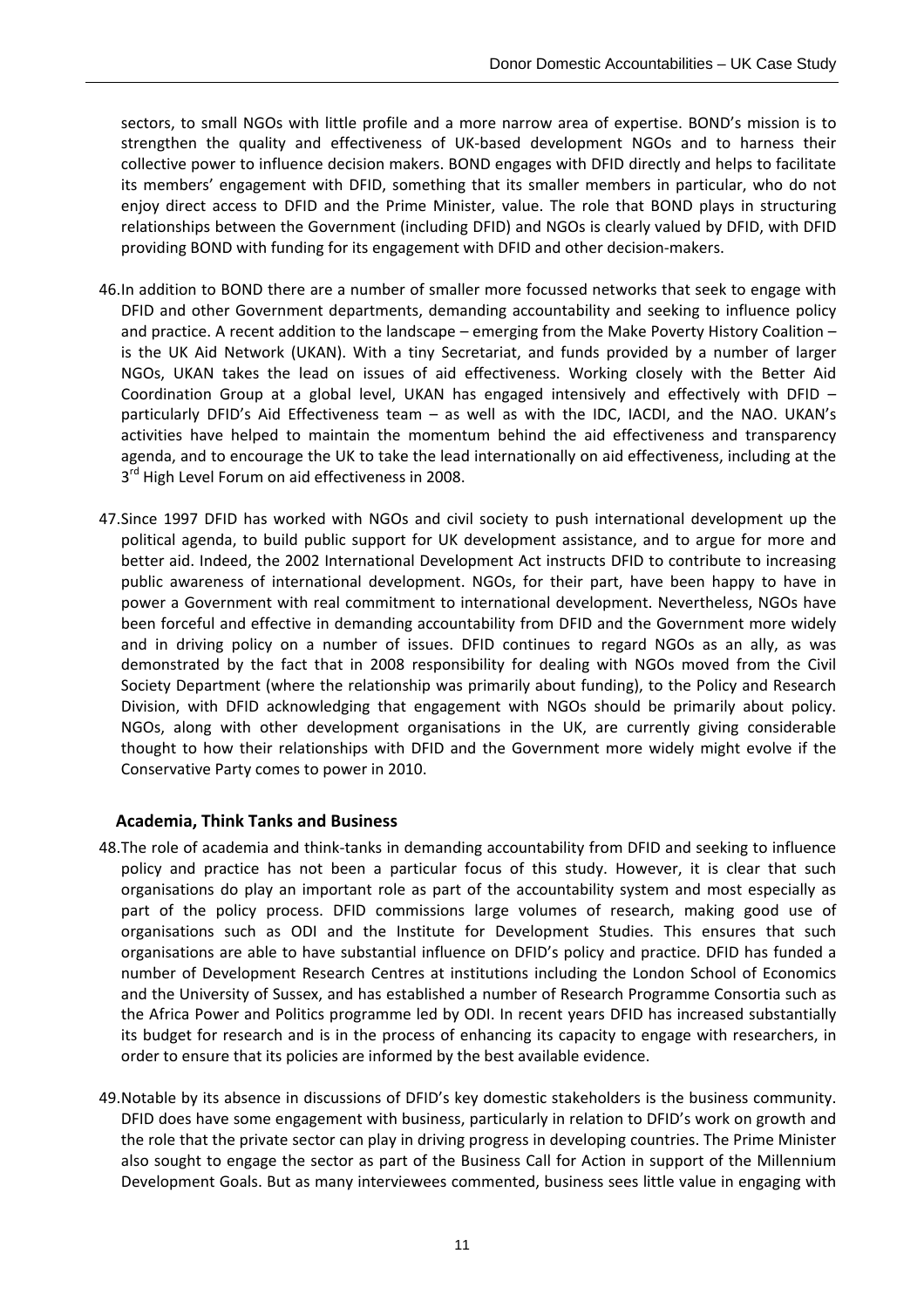DFID, taking the view that with aid untied there is relatively little for business to gain by seeking to influence DFID's policy and practice, and opting instead to focus their lobbying efforts on other government departments as well as the European Commission. As with many other aspects of the domestic accountability system, it will be interesting to see whether and how DFID's relations with the business sector – a sector that has historically been closer to the Conservatives than to the Labour Party – evolve if and when there is a change of Government.

#### **Box 3: DFID and its Peers**

The focus of this report is on domestic accountability within the UK for international development. However, UK policy and practice on international development, including that of DFID, is also influenced by its engagement with other bilateral donors, the European Commission and multilateral organisations such as the World Bank and United Nations. DFID makes much of the role that it plays in seeking to influence the policy and practice of these organisations, but the influencing process clearly runs in both directions.

There are a number of fora through which DFID engages with its bilateral and multilateral peers. The OECD's Development Assistance Committee – a meeting place for around 30 bilateral donors and multilateral organisations, with developing countries sometimes invited to participate too – has been an important focus in recent years on issues including aid effectiveness, governance, conflict and fragility, gender, the environment and poverty reduction.

Reflecting the concerns felt by its members, in recent months the OECD DAC itself has been conducting a reflection exercise, to think through how it can continue to be effective and relevant as the global landscape for international development changes. Changes will be needed, but the DAC continues to perform an important role in enabling donors to exchange information and share best practice. The Peer Review process is central in this regard. DFID, along with many other donors, takes the Peer Review process very seriously, engaging intensively with the DAC to ensure that the account it gives of UK development assistance is accurate and favourable.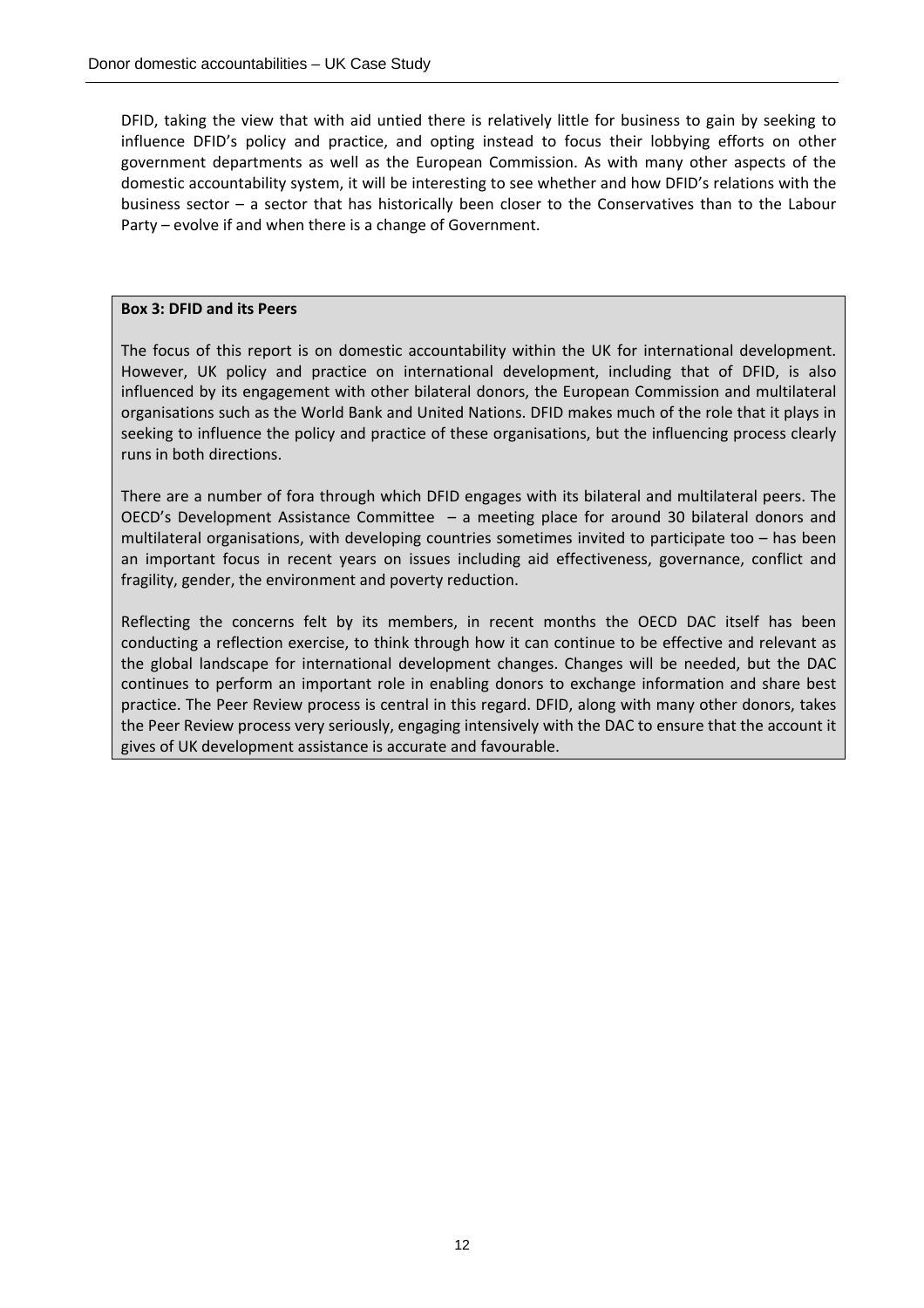### **4. From Domestic Demands for Accountability to Enhanced Development Effectiveness?**

#### **Balancing and Aligning Accountabilities**

- 50.Demands for accountability made by DFID's various domestic stakeholders have had a major impact on DFID's policy and practice. This can be seen in relation to a range of issues including: tied aid; aid volumes; debt relief; economic growth; the allocation of aid to particular sectors such as water, agriculture, HIV/AIDS, health and education; and, climate change. These examples demonstrate the contribution that domestic accountability makes to informing and shaping DFID's policy and practice.
- 51.DFID's primary accountability relates to its contribution to delivering progress on the MDGs. However, with no guarantee that the interests of domestic stakeholders are aligned with the interests of developing countries, DFID faces a continuing challenge to ensure: firstly that its domestic accountabilities translate into UK development assistance that is more effective and more in line with the needs of developing countries themselves; and, secondly that the results achieved in developing countries are sufficient to maintain and build public support for UK development assistance. As the environment for UK development assistance becomes more questioning, with politicians and the public increasingly keen to ensure that their aid is spent effectively, the importance of meeting this challenge and of balancing and aligning various demands for accountability – from domestic constituencies and from developing countries – is set to increase.
- 52.The possible tension between domestic demands for accountability and the need for DFID to act in ways that respond to demands for accountability from other constituencies, particularly from developing countries, can be seen for instance in debates about the pros and cons of providing aid as budget support and in debates about the value or otherwise of earmarking aid for spending in relation to particular sectors. Developing countries and the aid effectiveness agenda at an international level may push DFID towards providing aid in a flexible manner that allows it to be used in support of locally-owned development strategies. On the other hand domestic constituencies in the UK may push DFID towards providing aid in ways that are less flexible but are seen to respond to concerns about the risk of funds being squandered or stolen (Wood et al, 2008, p.xii). Similarly, there may be a tension between the desire of domestic constituencies to see quick and visible wins and the realities of developing countries where supporting and delivering change is often a long-term process involving changes in processes, procedures and relationships that may not be immediately visible.
- 53.Balancing these sometimes competing pressures and achieving greater alignment between domestic and other demands for accountability is an ongoing challenge for DFID. With its Directorate General for Corporate Performance in the lead, DFID is seeking to meet this challenge through improved stakeholder engagement and specifically through a focus on results evaluation and transparency.

#### **Stakeholder Engagement**

54.DFID's 2007 Capability Review highlighted better partnership working as a key area for improvement, a recommendation that DFID has taken on board. In 2008 DFID commissioned a Stakeholder Survey to establish a baseline against which progress can be tracked and to enhance DFID's stakeholder management strategy (PriceWaterhouseCoopers, 2008). The Survey reported broad satisfaction amongst stakeholders from across Government, Parliament, business, civil society and the donor community as regards their relationship with DFID (see Box 4). However, the Survey did note that there is still room for improvement, as regards the need for joined up working with other Government Departments, and the need to listen more carefully and respond more appropriately to address the needs of stakeholders.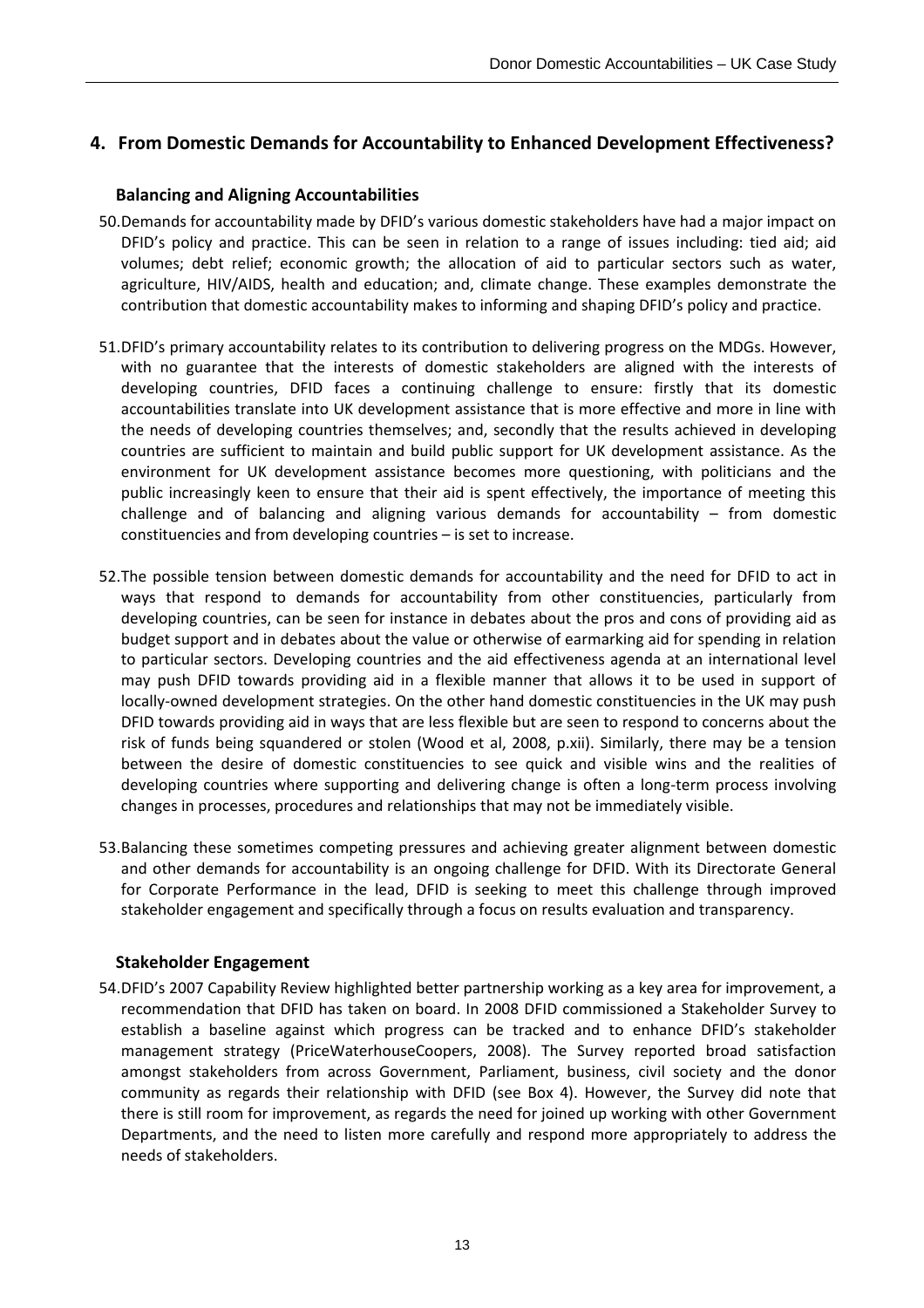55.Echoing these findings, the 2009 Capability Review noted that: "Some stakeholders, including those in the UK, comment that they do not believe that DFID sufficiently nurtures its relationship with them and that DFID needs to develop more of a culture in which partners feel listened to and valued" (Cabinet Office, 2009, p.10). In measured but powerful language the Review noted that: "An engagement strategy would be a good first step" (Cabinet Office, 2009, p.10). DFID's efforts to improve its engagement with its domestic stakeholders and to ensure that domestic accountabilities drive improvements in development effectiveness, revolve around results, evaluation and transparency.

#### **Box 4: Key findings from the 2008 DFID Stakeholder Survey**

- 94% believe that their relationships with DFID work well most of the time and 72% think that DFID responds well to their needs
- 76% of stakeholders are involved with DFID because the department influences the international system on issues that are relevant to their organisation
- Half of all stakeholders think that DFID is flexible, although a quarter think that DFID is not very flexible, so there is room to improve in this area
- DFID is considered to be an open and honest department and one that listens to and understands the needs of its stakeholders, although there is room to take this one step further by acting more effectively upon stakeholder input
- There is a wish amongst stakeholders to see more joined up policy and programme work with other government departments and for DFID to be a better team player
- 85% of stakeholders understand DFID's role and remit and most are satisfied with how DFID delivers on them, although all non‐Whitehall stakeholders agree that DFID is not delivering as well as they would expect on climate change
- Stakeholders have a high opinion of their communication with DFID, and many describe this as a two‐way process
- Staff are consistently rated very highly by stakeholders for their professionalism, enthusiasm, commitment and expertise. They are considered to be effective and efficient but they could be more open and transparent. Four out of five stakeholders were satisfied with the staff that they had dealt with most recently.

#### **Results, Evaluation and Transparency**

- 56.Development agencies can be held to account for a variety of things including their policies, the process through which their policies are developed, and the ways in which their policies are implemented, and the impacts that their policies have. Accountability can make a difference at all stages of the policy process. But there is no doubt that ultimately, for all stakeholders, it is *results* that matter most, with progress towards the MDGs the results that matter most. Donors' focus on the importance of results‐based management of aid and public resources in developing countries demonstrates their appreciation of the importance of results and information about results. However, generating good evidence and information about results in developing countries, and associating aid agencies' inputs with particular outcomes and impacts, presents all development agencies with a huge challenge (see NAO, 2009, p.3).
- 57.Notwithstanding the considerable challenges, DFID has sought to embrace a results agenda, with a Results Action Plan adopted in response to the 2006 Capability Review.<sup>4</sup> The Plan seeks to establish DFID as a model of good practice, promoting better use of evidence in decision-making and more

 $\overline{a}$ 4 See http://www.dfid.gov.uk/Documents/publications/results-action-plan08.pdf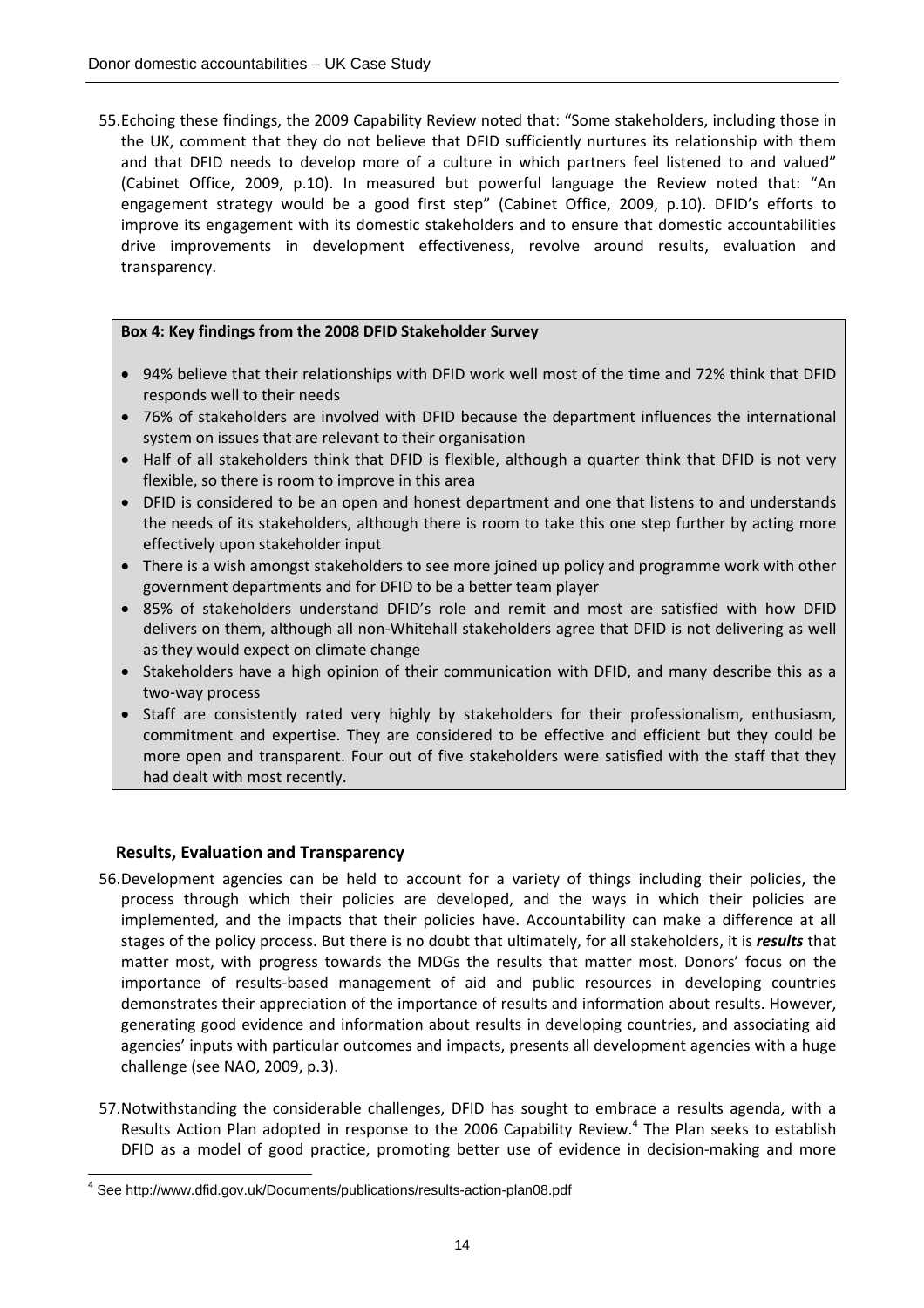effective use of performance information to enhance and demonstrate development effectiveness. (DFID, 2008c). The Results Action Plan – which is intended to apply to DFID's internal operations, its work in partner countries, and its engagement with other donors – clearly recognises that information about results will only improve if there is increased demand for evidence about results, and that this requires a strengthening of the systems which hold governments and donors to account. As the Plan itself puts it: "A culture change on use of evidence will be more likely if governments and donors are held accountable for the delivery of results." (DFID, 2008c, para 16). It seems likely that DFID has domestic accountability in developing countries primarily in mind, but it is increasingly aware that the workings of the domestic accountability system in the UK – particularly in a changing political climate (Conservative Party, 2009) – also play an important role in focusing attention on results and transparency.

#### **Box 5: What is Managing for Results?**

For DFID, Managing for Results means focusing on outcomes (what is being achieved) as well as outputs (what is being produced) and inputs (how much money is being spent). It means being able to make the links between all of these stages (DFID, 2008c, para 9).

In the Paris Declaration on Aid Effectiveness, "managing for development results" is defined as: managing and implementing aid in a way that focuses on the desired results; and, using information to improve decision‐making.

58.The Results Action Plan was given added impetus in 2008, becoming a key stream of activity in DFID's wider "Making it Happen" agenda (see Box 5). The Making it Happen agenda is intended to promote delivery, focus on impact, and improve the efficiency and effectiveness of DFID, enabling DFID to meet its Departmental Strategic Objectives, and in turn its PSA commitments on climate change, on conflict, and most centrally on poverty (NAO, 2009, pp.15 and 21). In an effort to avoid the unnecessary proliferation of initiatives, DFID's response to the 2009 Capability Review is to be integrated into its Making It Happen programme of work, a programme of work that is aimed at delivering better results and communicating more effectively about the results achieved.

#### **Box 6: DFID's Making it Happen Agenda**

- Results: Using information about the impact that DFID has on poor people's lives to continually improve the impact of its interventions
- Communications: Building support for development in the UK, and demonstrating to taxpayers the results of our work in reducing poverty
- People: Ensuring that DFID has the right people with the right skills to deliver in a more complex world, and that performance is managed better
- Money: Improving DFID's management of money to get better value for money for the taxpayer
- Systems: Ensuring that DFID has smarter, more efficient business systems and processes to support staff in their work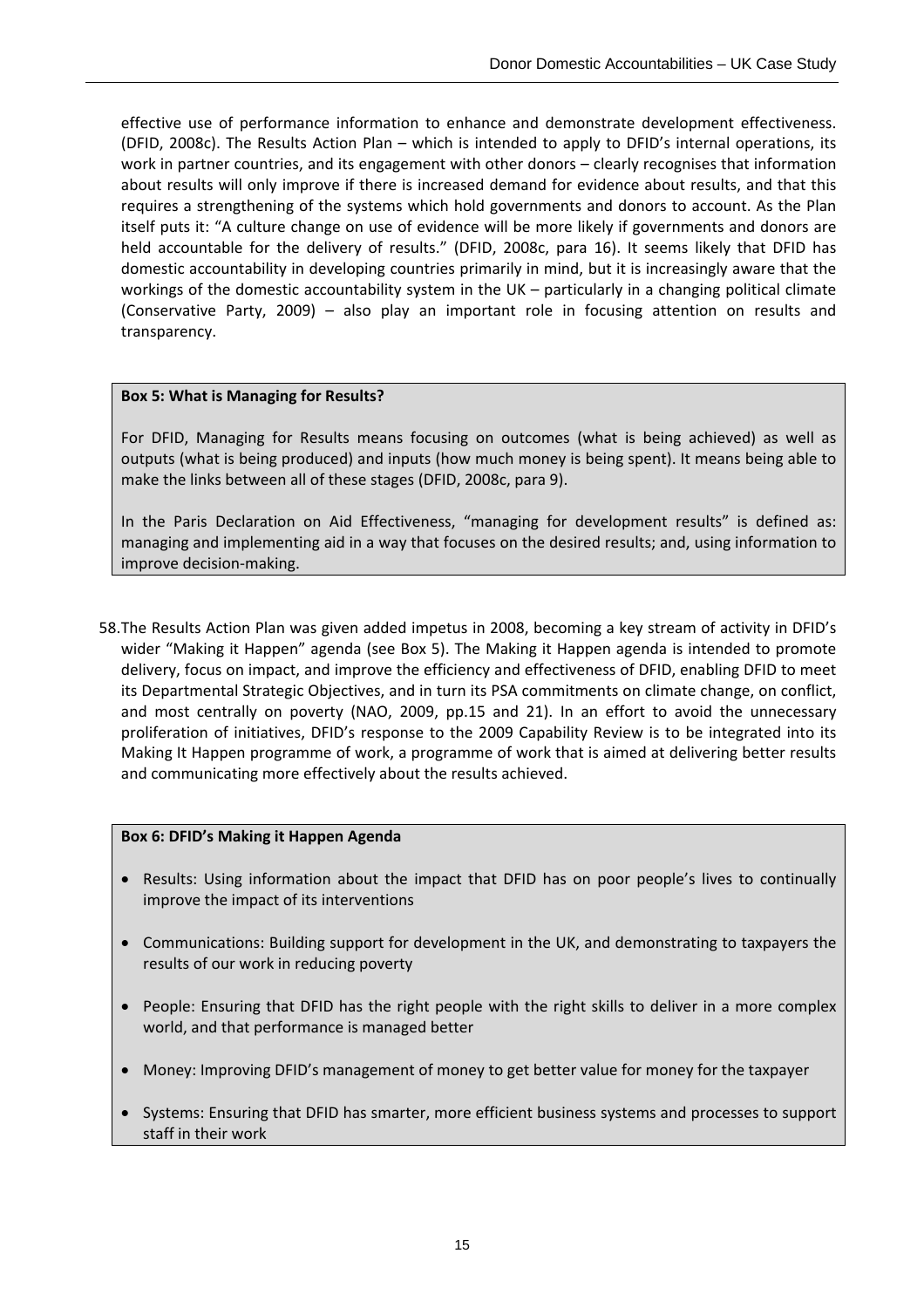- 59.In line with its increased focus on results, DFID has in recent years devoted more attention to *evaluation* and to ensuring that evaluation functions both to enhance accountability and to promote learning that will lead to more effective policy and practice. As DFID puts it: "Evaluation is part of how any organisation promotes learning about the effectiveness and impact of its operations for continuous improvement in performance and results. In a government department it also helps to ensure accountability for how public funds are used; and supports evidence-based policy making. At a higher level, it contributes to the UK's overarching objectives for its international development programmes – by improving development effectiveness, making progress towards the Millennium Development Goals, and reducing poverty" (DFID, 2008, p.1). More concisely, evidence and information about performance is  $-$  or should be  $-$  the "currency of accountability" (Droop, Isenman and Mlalazi, 2008).
- 60.However, DFID's evaluation function, and its Evaluation Department specifically, has come in for some criticism in recent years from a number of DFID's domestic stakeholders including NGOs, Parliament, IACDI and the NAO (NAO, 2009), with an influential cross‐country comparative study stating that DFID had little vision about how the evaluation function should relate to DFID's strategic directions, that evaluation had no impact on DFID's culture of learning, and that the evaluation unit had little credibility across DFID (Foresti, 2007). In evidence to the International Development Committee, IACDI noted that despite its importance for accountability and learning, DFID's spending on evaluation amounts to less than 0.1% of its total programme budget, or 2% of its administrative budget (IDC, 2009b, p.23). The IDC, noted that "We are not convinced that DFID's evaluation processes allow it to make an accurate assessment of what its funding is achieving" (IDC, 2009b, p.3).
- 61.In response to such criticisms, and after several rounds of consultation with domestic and other stakeholders, DFID established a new Evaluation Policy, published in June 2009. The policy states that: "The aim of evaluation for DFID is to provide reliable and robust evidence from experience to improve the effectiveness and impact of programmes aimed at poverty reduction. Evaluation also provides a vital element in DFID's framework of accountability for performance and results, both to the taxpayer and to development partners, and to the poor and excluded who should be the ultimate beneficiaries of DFID's work" (DFID, 2009, p.11). The new policy – alongside an implementation plan – sets out DFID's commitment to independent evaluation and the important role to be played by IACDI in this regard, outlines how DFID will contribute to building partnerships for evaluation with the needs of developing countries given primary importance, explains how DFID will seek to build a culture of learning and evaluation, makes proposals as to how DFID will drive up the quality of its evaluations, and commits DFID to undertaking – alongside related international initiatives such as the International Initiative for Impact Evaluation (3IE) and the Network of Networks Impact Evaluation Initiative (NONIE) – more and better impact evaluations.
- 62.*Transparency* is the foundation for accountability. In its absence, there can be no real accountability. The importance of transparency is clearly acknowledged in paragraph 24 of the Accra Agenda for Action which states: "Transparency and accountability are essential elements for development results and lie at the heart of the Paris Declaration, in which we agreed that countries and donors would become more accountable to each other and to their citizens for the use of all development resources and the results achieved." DFID has promoted the transparency agenda in terms of the activities and spending of governments in developing countries for many years, and – with encouragement from stakeholders such as UKAN, Transparency International, Publish What You Fund, Parliament and IACDI, as well as international discussions around the Paris Declaration on aid effectiveness – now seems to acknowledge that the argument also applies to its own activities and to its relationship with its various stakeholders, in the UK and in developing countries.
- 63.DFID's reinvigorated commitment to transparency is demonstrated particularly by two recent initiatives. First, its strong support for the International Aid Transparency Initiative (IATI), an initiative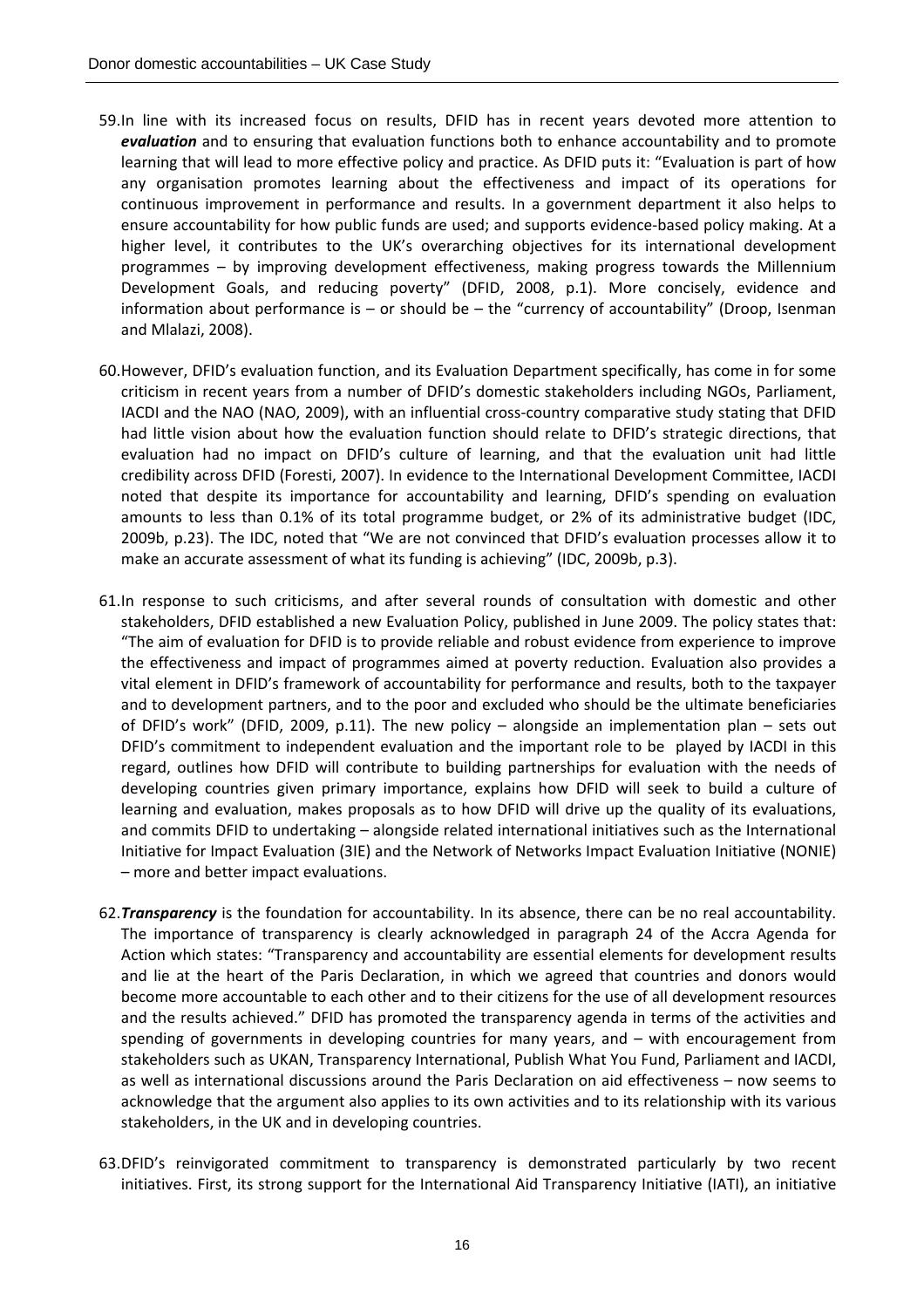that – involving donors, partner countries, civil society organisations and other users of aid information – aims to make public information on aid spending and activities more available and accessible, worldwide.<sup>5</sup> Second, its recent move to make public a searchable on-line database of projects funded by DFID, a move that is in line with discussions around the Paris Agenda on aid effectiveness and commitments made as part of the IATI.<sup>6</sup> The renewed enthusiasm for transparency – although of a more pro‐active public relations sort – is also demonstrated by the establishment of the "UKAid" brand which is intended to communicate more clearly to the British public about how their taxes are spent in the fight against global poverty.

#### **Results: A Common Currency?**

- 64.DFID clearly acknowledges the importance of engaging with its domestic stakeholders and their demands for accountability. DFID also acknowledges that there may be occasions when domestic demands for accountability push DFID in directions that may not be fully aligned with the interests of developing countries, or with DFID's preferred ways of working in developing countries. Balancing and aligning these sometimes competing demands for accountability, and working to ensure that domestic accountability drives rather than hinders aid and development effectiveness is a key challenge for aid agencies.
- 65.In seeking to meet this challenge, DFID has in recent years given increased attention to issues around results, evaluation and transparency. The hope is that improving the quality and quantity of information that is available about the results of UK development assistance and the contribution it makes to progress on the MDGs will help to mediate, balance and align the various and sometimes competing demands placed on DFID by its domestic and non‐domestic stakeholders. As DFID puts it in making the case for greater aid transparency: "Aid transparency means that everyone can see how much aid is being provided, what it is being spent on, and what it aims to achieve. Making aid open to public scrutiny helps to ensure it is being used in the most effective ways. It also helps citizens in both donor countries and developing countries hold their governments to account for using aid money wisely."<sup>7</sup>
- 66.Information about results, will, in this scenario, act as a "common currency", operating in and across the various domains of accountability. It is too early to say whether this approach is proving effective, but DFID's experience and that of other agencies that have adopted results-based approaches to managing their operations and accountabilities should hold useful lessons and pointers for others. In the concluding chapter of this report, the argument is made that there are limits to what "the results agenda" can achieve and that there is a need for careful reflection about what a "realistic results agenda" that meets the needs of aid agencies' various stakeholders – domestically, internationally, and in developing countries – might look like.

 $\overline{a}$ 

<sup>&</sup>lt;sup>5</sup> See http://www.dfid.gov.uk/Global-Issues/Working-to-make-Global-Aid-more-effective/International-Aid-Transparency-Initiative/<br><sup>6</sup> See http://www.dfid.gov.uk/About-DFID/Finance-and-performance/Project-information/<br><sup>7</sup>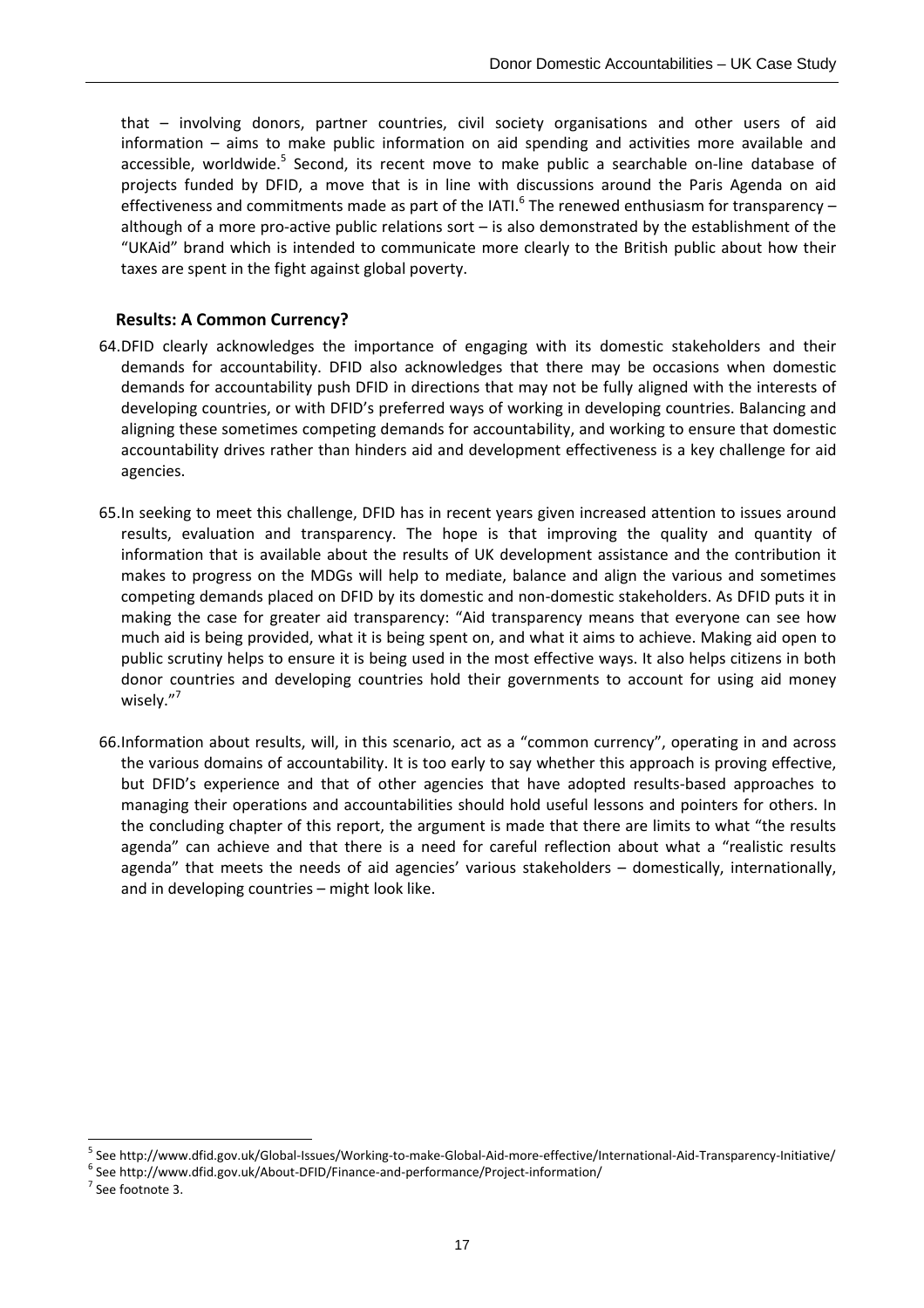## **5. Conclusions: Towards a Realistic Results Agenda?**

### **DFID's Domestic Accountabilities**

- 67.Domestic demands for accountability play an important role in informing and shaping the policy and practice of DFID. They also compel DFID to justify the use it makes of taxpayers' money, and give DFID an opportunity to build public awareness and support. The system of domestic accountability for UK development assistance is strong, with a number of actors engaged with DFID, with other parts of the UK Government, and with each other. A strong and largely supportive system of domestic accountability has benefitted DFID, helping it to secure increased aid commitments and to put itself at the forefront of international efforts to improve the effectiveness of aid and development more widely.
- 68.In thinking about its own evolution, there are a number of aspects of the UK domestic accountability system for aid that AFD might consider. These include the fact that there is a dedicated parliamentary committee with responsibility for international development, the valuable role played by the National Audit Office, the recent establishment of IACDI, and perhaps most importantly the considerable effort that DFID has put into nurturing its relationship with civil society, with an umbrella group – BOND – having a central role. There may also be lessons to learn from DFID's engagement with the Treasury around a clear Public Service Agreement, and from efforts to establish better ways of cross‐ departmental working on issues that cross departmental boundaries.

### **Balancing Accountabilities through a focus on Results: Potential and Pitfalls**

- 69.The challenge for DFID, as we have seen, is to ensure that the system of domestic accountability is balanced or aligned with demands for accountability coming from other domains, so that domestic accountability drives improvements in development effectiveness. DFID acknowledges that there is a balance to be struck, noting that "DFID's corporate performance framework is designed to strike an appropriate balance between managing the delivery of international development outcomes and meeting UK accountability requirements" (NAO, 2009, p.51). As AFD evolves, it will increasingly face the same challenge. AFD would do well to reflect on how DFID has sought to achieve an appropriate balance; and DFID might itself explore, including with its developing country partners, how well it has achieved an appropriate balance.
- 70.As is the case with a number of donors bilateral and multilateral organisations DFID's approach to balancing and aligning sometimes competing accountabilities is focussed on transparency and results. As the Results Action Plan puts it: "As the UK scales up its contribution to international development, it is essential that the UK public – which pays for these programmes – is provided with transparent and clear evidence of its effectiveness and impact. Our accountability, however, is not only to the UK public but also to the recipients of the assistance, by increasing the availability of information about provision of basic services and the results achieved" (DFID, 2008c, paragraph 13).
- 71.A results agenda with progress against the MDGs the results that matter most holds considerable promise but is not a straightforward solution to the challenge of balancing and aligning multiple accountabilities. A full exploration of the benefits and limitations of "the results agenda" is beyond the scope of this report, but it is clear that it does not provide a simple solution. There are two sets of reasons why this is the case. First, It can be difficult to measure and establish what the results of UK development assistance are because of data and measurement problems, because of attribution problems and because of aggregation problems. Poor data and weak systems for collecting and generating data are – because of a lack of resources – the norm in developing countries. As the Evaluation of the implementation of the Paris Declaration puts it: "Many donors are reported to be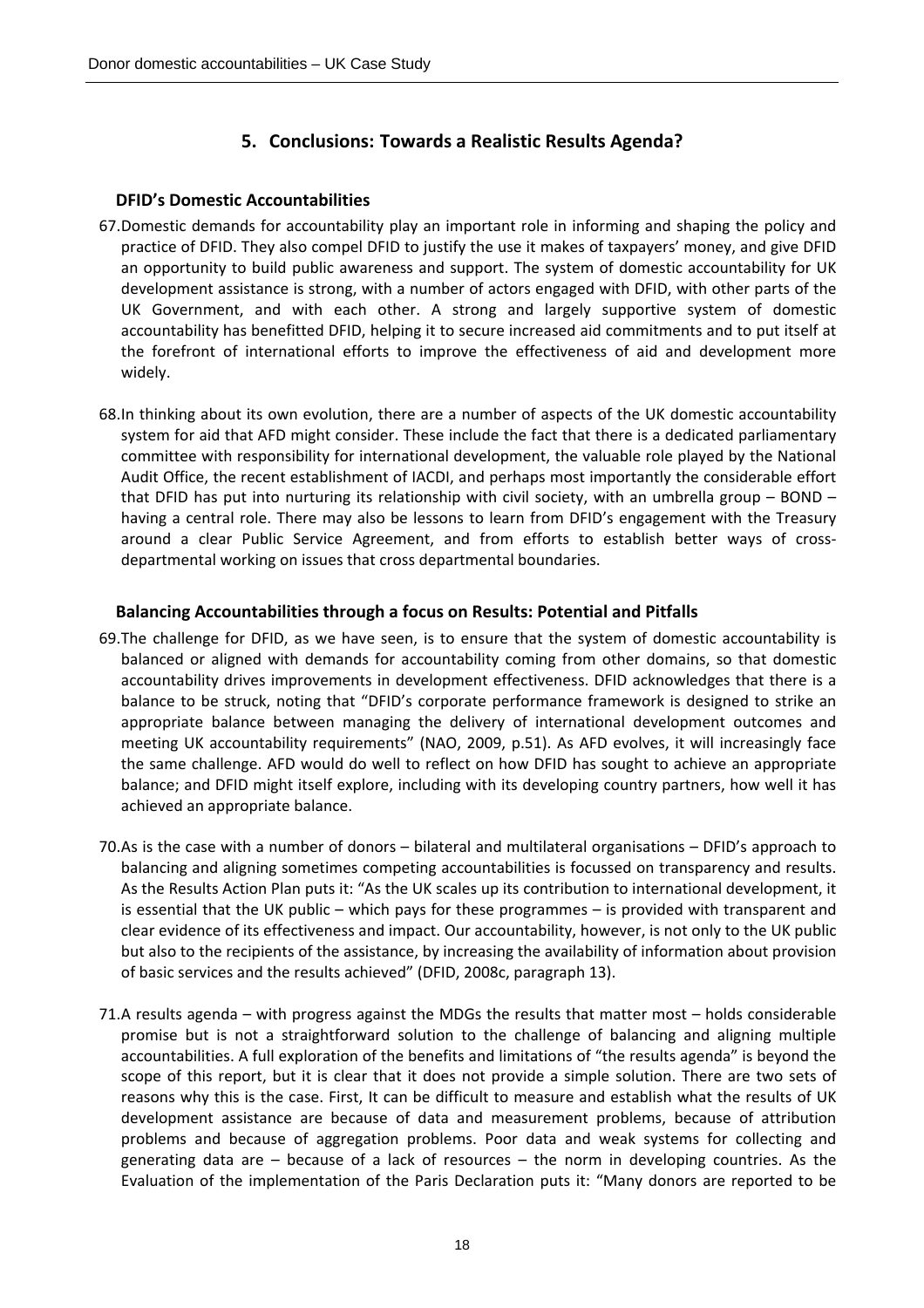caught in a difficult situation, facing pressure to report on results under their own systems, but unable to count on sufficiently robust country systems as a basis" (Wood et al, 2008, p. 23).

- 72.In addition, clear attribution of causal impact is, to be frank, not possible in complex and open social systems (See DFID, 2008c, para 14 and HM Government, 2007, para 2.2), with one implication of this being that it makes little sense to hold agencies accountable for things that they have little control over. And – while an agency such as DFID can do a reasonable job of showing its contribution to the MDGs, or of monitoring results at project level – aggregating project level results to demonstrate results in terms of particular policies or country programmes presents particular challenges (see also Box 1 of Results Action Plan, DFID, 2008c).
- 73.Second, if different constituencies or audiences prioritise different sorts of results, it is not at all obvious that one set of information about one set of results will meet their various needs. In DFID's case, for instance, it is clear that the Making it Happen agenda, and the Results Action Plan as part of that, has multiple goals around learning/improving performance, justifying aid spend, and building public support. As should be clear from years of effort to make evaluations deliver for twin objectives of accountability and learning, meeting multiple and sometimes competing goals with one instrument, approach or agenda is not an easy task. Perhaps more importantly it is highly likely that there will be different substantive views about what sorts of results should be prioritised. Is money spent the appropriate measure? Or increases in the proportion of aid that is spent through Programme Based Approaches? Or children in school? Or jobs created? Or emissions reduced? Or human rights secured? In part this is a question of methodology: how far along the results chain from inputs to activities to outputs to outcomes to impacts should one, and can one, go? But it is also about different priorities. With donors and developing countries committed to the principle of country ownership the issue of who decides what results matter most cannot be avoided.

#### **Box 7: Ownership, harmonisation and results**

"From a partner county point of view, the ideal would be for all development agencies to support a jointly owned results-based management system tailored to the specific country needs and context. On the other hand, development agencies usually want to aggregate and report results across countries and programs for which the information needs to be comparable rather than country specific.

Furthermore …the enhanced focus on measuring progress towards global results may lead to disconnect between the accountability and reporting requirements of development agencies' headquarters and the principles of country ownership, harmonisation, and alignment. Pressures from the development agency's constituency demands accountability and reporting systems that are focused on the attribution of results to a specific agency's program. At the same time, agency staff at the country level is encouraged to manage for results and report through the use and strengthening of partner country systems.

The corporate accountability and reporting system must therefore strike a balance between providing a common framework for systematically reporting results and ensuring flexibility in how results are reported in any given context" (Kotoglou, 2007, p.21).

74.DFID is well aware of these challenges, noting in its 2008 report on independent evaluation that: "As country offices have been quick to point out, one of the risks here [with results agenda] is that in seeking to address this, DFID puts in place systems which place greater demands on country office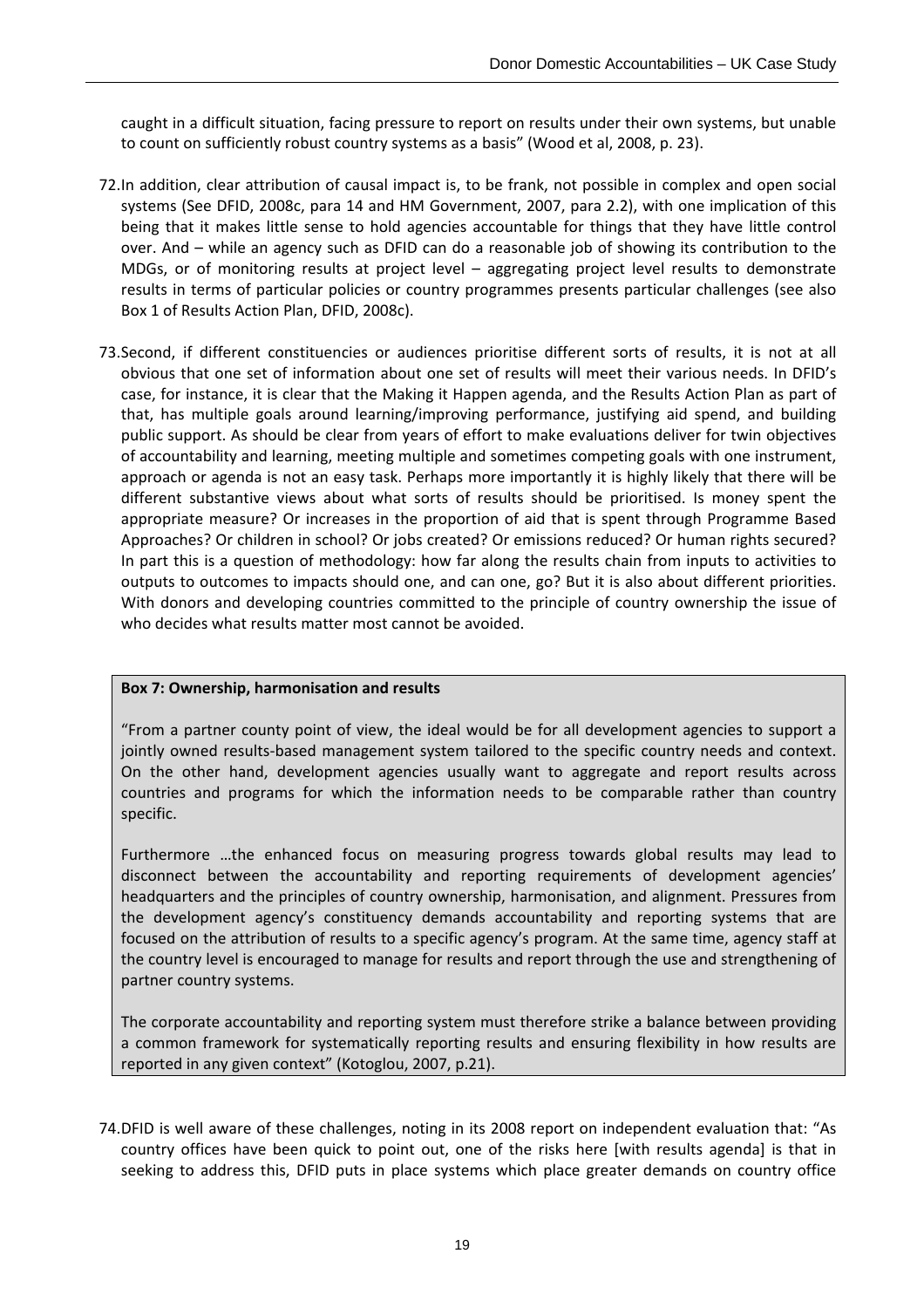teams than they can meet, as they scale up programmes within a constrained administrative budget. ... Another issue is that we may end up measuring what matters to UK audiences rather than aligning with the priorities and monitoring systems of developing countries" (DFID, 2008, para 13). It will be interesting to see how these tensions play out in DFID's efforts to roll‐out a series of standard results‐ focused indicators across its country programmes.

#### **The Politics of Results**

- 75.DFID, AFD and all aid/development agencies face the challenge of aligning multiple accountabilities, so that accountabilities drive development effectiveness. Information about results must play a central role in this regard – as DFID's Annual Report for 2009, "Better results for poor people", makes clear – but the "results agenda" does not provide a straightforward answer. As Kotoglou puts it in a report that should be required reading for all development agencies: "results frameworks certainly help the agency to show how and if it is meeting the desired outcome and impact indicators. They are also a valuable way of communicating priorities and clarifying expectations and accountabilities to internal and external stakeholders. … [But] One of the challenges that remain unresolved is how to ensure that the format and presentation of results is best able to serve the needs of both partner country (government and beneficiary groups) and development agencies constituencies (tax payers, Parliament, Executive Boards)" (Kotoglou, 2007, p.ii).
- 76.However, beyond the challenge of formatting and presenting results to serve multiple audiences, is the fact that different constituencies prioritise and value different results, even if – and this is not an insignificant "if" – all stakeholders are ultimately concerned with making progress against the MDGs. Technical solutions to aid effectiveness challenges stumble against the realities of politics and interests. Nevertheless, a realistic results agenda that addresses rather than assumes away the challenges of tracing the impact of UK development assistance, and that acknowledges that different constituencies may prioritise different sorts of results, may provide the basis for an open, honest and evidence-based conversation – and perhaps a political conversation – about the aims, means, complexities and outcomes of development assistance. DFID's publication of its Results Action Plan is to be commended, but with domestic demands for accountability and doubts about the value of aid likely to increase in the coming years, there is an urgent need for donors – working with their various constituencies – to continue to explore what a realistic results agenda might be. And, perhaps, to acknowledge and address more directly the politics and political economy of aid and development effectiveness. This might help to ensure that domestic accountability in donor countries drives development effectiveness in the right direction.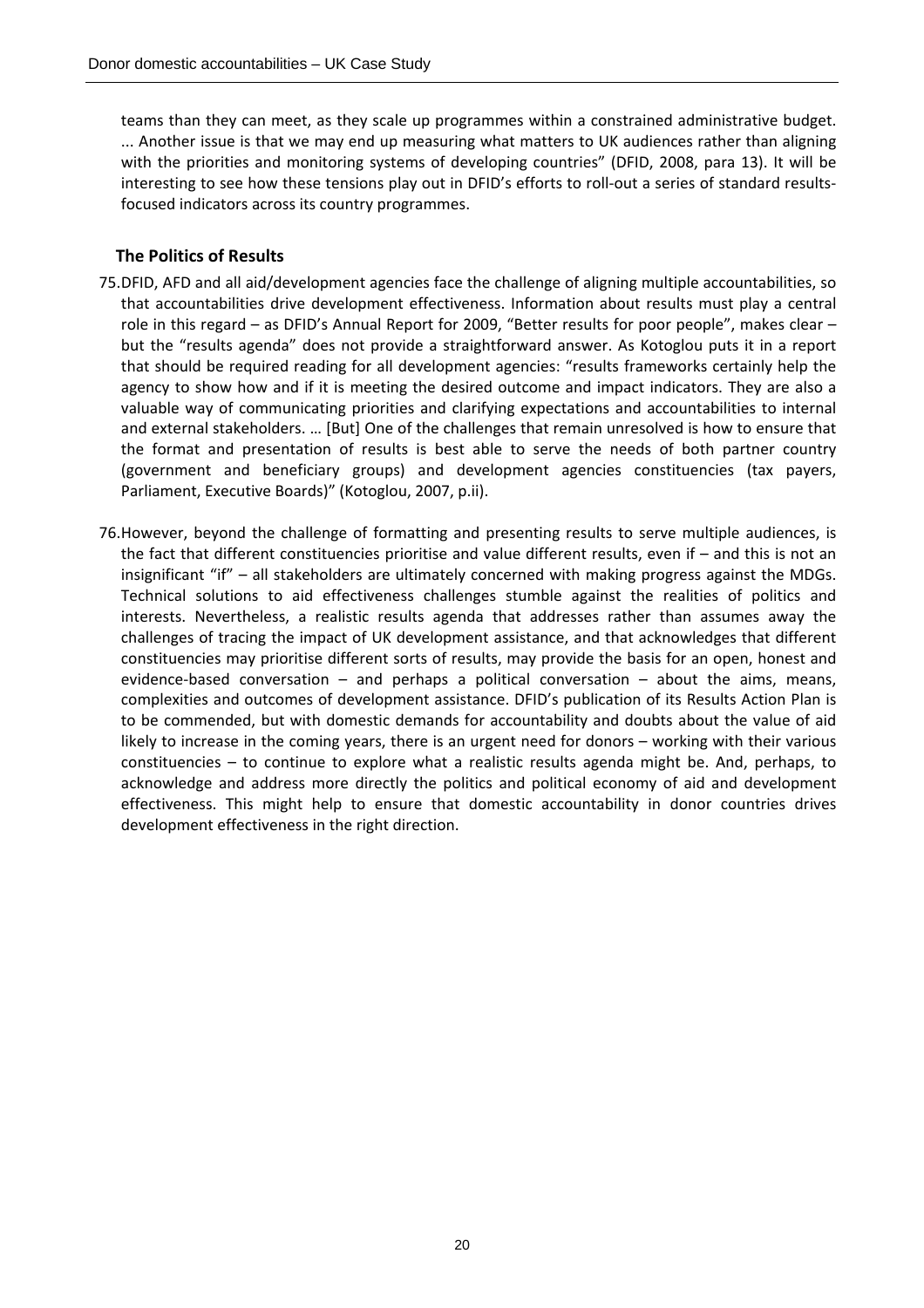# **References**

Burall, S., White, J. and Blick, A. (2009) *The impact of US and UK legislatures on aid delivery.*

Cabinet Office (2009) *Capability Review – Department for International Development: Progress and next steps*

Conservative Party (2009) *Green Paper on International Development*

DFID (2008) *Independent evaluation in DFID, Annual Report.* Evaluation Report EV695.

DFID (2008b) *Department for International Development: Annual Report 2008 – Making it Happen.*

DFID (2008c) *Results Action Plan*

DFID (2009) *Building the evidence to reduce poverty: The UK's policy on evaluation for international development.*

DFID (2009b) *Department for International Development: Annual Report 2009 – Better results for poor people*

Droop, J., Isenman, P. and Mlalazi, B. (2008) *Mutual accountability in aid effectiveness: International‐level mechanisms.* OPM Briefing Notes.

Foresti, M. (2007) *DFID Benchmarking study on evaluation policies and practices.*

HM Government (2007) *PSA Delivery Agreement 29: Reduce poverty in poorer countries through quicker progress towards the Millennium Development Goals*

IACDI (various dates) *Minutes of meetings; Letter to the Secretary of State; 2008 Summary Review.*

International Development Committee (2009) *Aid under pressure: Support for development assistance in a global economic downturn.* Fourth Report of Session 2008‐09.

International Development Committee (2009b) *Department for International Development, Annual Report 2008.*

Kotoglou, K. (2007) *Managing for Development Results: Emerging practices and challenges for development agencies.* OPM for Irish Aid.

National Audit Office (2009) *Department for International Development: Progress in improving performance management*

National Audit Office (2009b) *Measuring up: How good are the Government's data systems for monitoring performance against Public Service Agreements? PSA 29: "Reduce poverty in poorer countries through quicker progress towards the Millennium Development Goals"*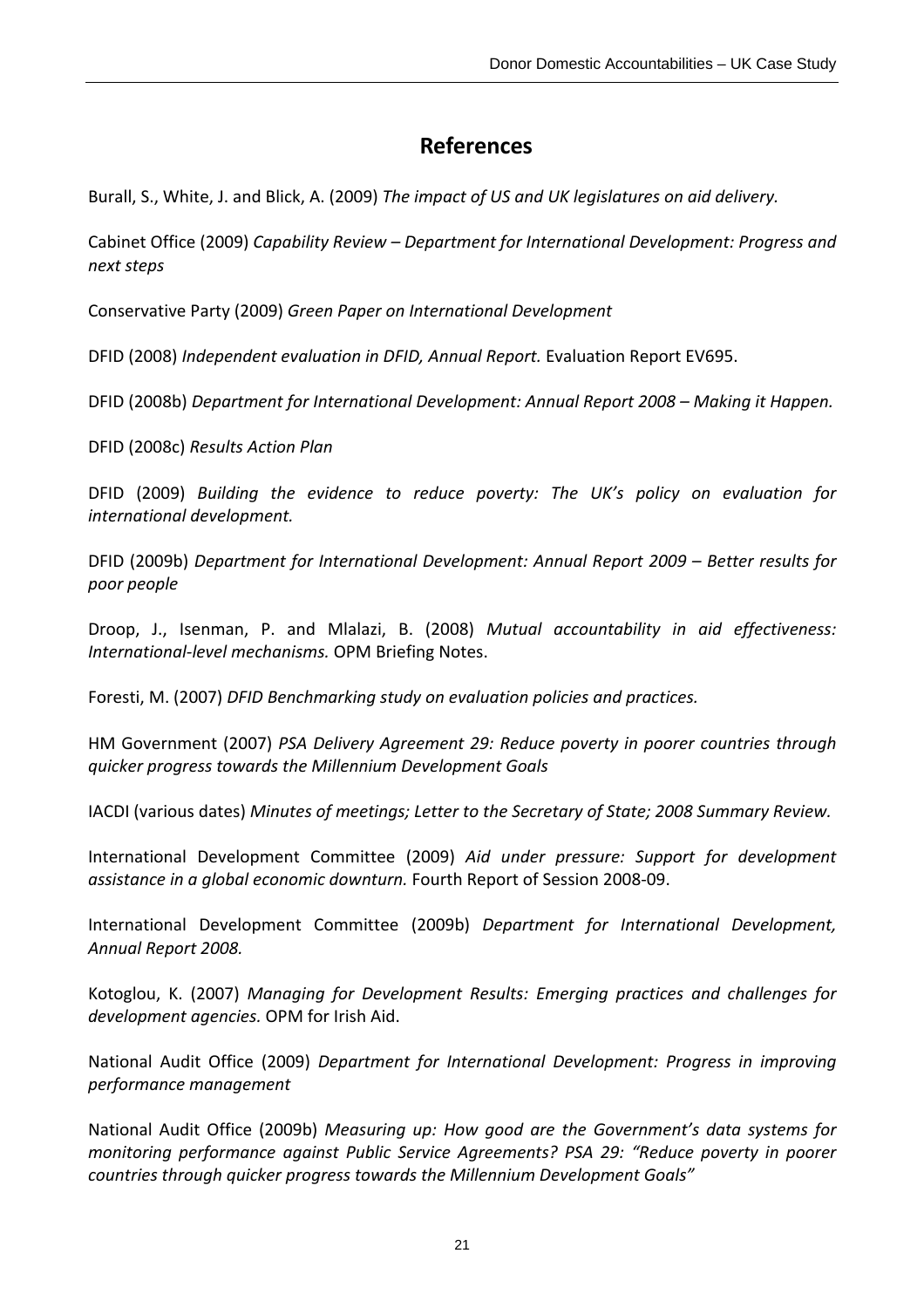OECD (2006) *United Kingdom Peer Review*

OECD (2009) *Managing Aid: Practice of DAC Member Countries.* Better Aid Series.

OECD (2009b) *Managing Aid: Practices of DAC Member Countries.* DAC Guidelines and Reference Series.

Picciotto, R. (2008) *Evaluation independence at DFID: An independent assessment prepared for IACDI.*

PriceWaterhouseCoopers (2008) *Department for International Development: Stakeholder Survey*

Thornton, N. and Cox, M. (2008) *Evaluation of the Paris Declaration: DFID Donor HQ Case Study*

Wood, B. et al (2008) *Evaluation of the implementation of the Paris Declaration: Synthesis Report.*